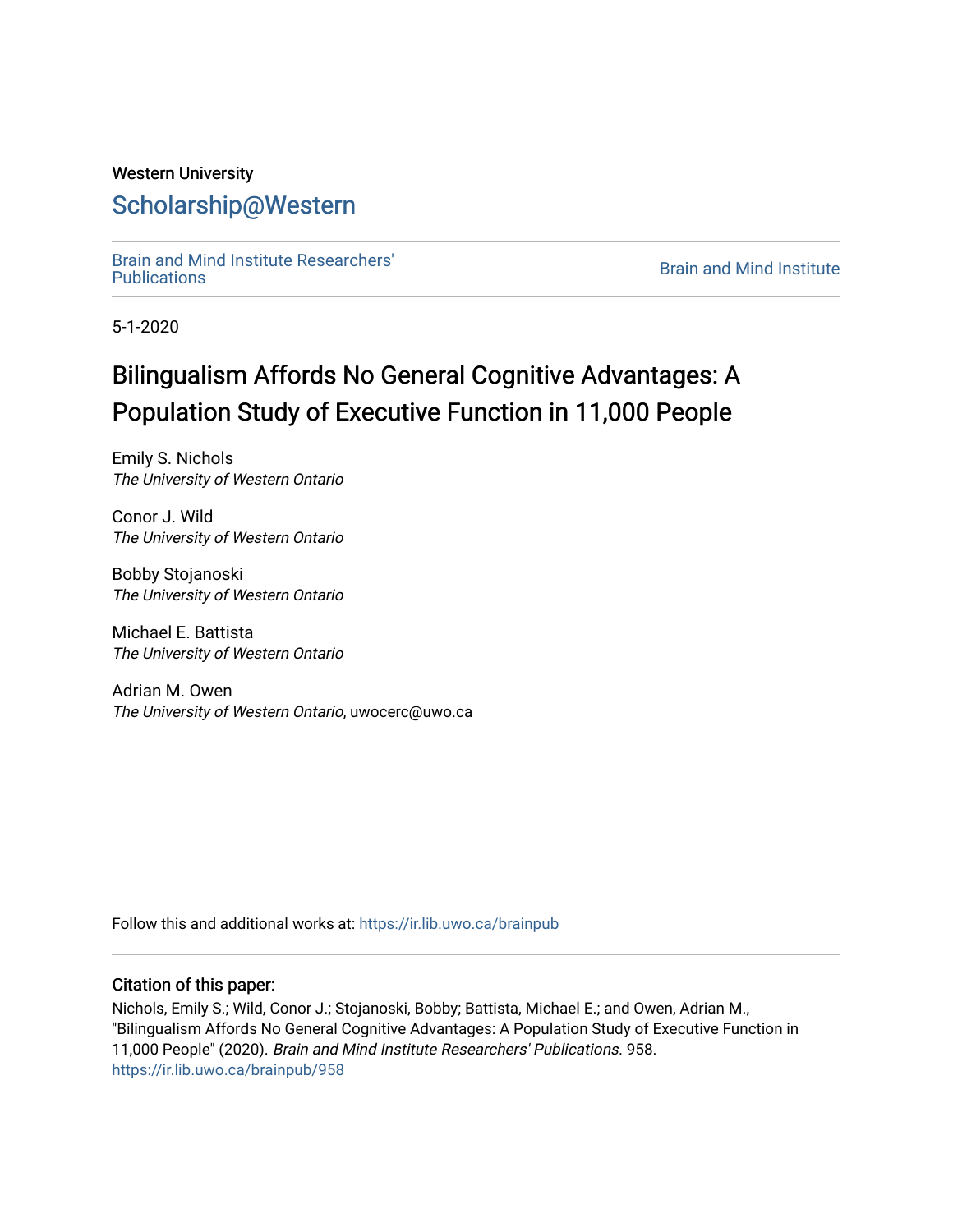

## Bilingualism Affords No General Cognitive Advantages: A Population Study of Executive Function in 11,000 People

## Emily S. Nichols<sup>1,2</sup> $\bullet$ , Conor J. Wild<sup>2,3</sup>, Bobby Stojanoski<sup>2,3</sup>, Michael E. Battista<sup>3</sup>, and Adrian M. Owen<sup>2,3,4</sup>

<sup>1</sup>Faculty of Education, The University of Western Ontario; <sup>2</sup>The Brain and Mind Institute, The University of Western Ontario; <sup>3</sup>Department of Psychology, The University of Western Ontario; and 4Department of Physiology and Pharmacology. The University of Western Ontario. Department of Physiology and Pharmacology, The University of Western Ontario

Psychological Science 1–20 © The Author(s) 2020 Article reuse guidelines: [sagepub.com/journals-permissions](https://us.sagepub.com/en-us/journals-permissions) https://doi.org/10.1177/0956797620903113 DOI: 10.1177/0956797620903113 [www.psychologicalscience.org/PS](http://www.psychologicalscience.org/ps) **SSAGE** 



Whether acquiring a second language affords any general advantages to executive function has been a matter of fierce scientific debate for decades. If being bilingual does have benefits over and above the broader social, employment, and lifestyle gains that are available to speakers of a second language, then it should manifest as a cognitive advantage in the general population of bilinguals. We assessed 11,041 participants on a broad battery of 12 executive tasks whose functional and neural properties have been well described. Bilinguals showed an advantage over monolinguals on only one test (whereas monolinguals performed better on four tests), and these effects all disappeared when the groups were matched to remove potentially confounding factors. In any case, the size of the positive bilingual effect in the unmatched groups was so small that it would likely have a negligible impact on the cognitive performance of any individual.

#### Keywords

bilingualism, executive function, cognition, aging, null-hypothesis testing

Received 11/7/18; Revision accepted 12/13/19

An enduring debate in the bilingualism literature is whether learning two or more languages affords benefits to cognition over and above the advantages of simply being able to speak a second language (Bialystok, 2017; Lehtonen et al., 2018). Much of this literature has focused on executive function, which refers to those cognitive processes, largely thought to depend on the frontal lobes of the brain, that are responsible for planning, managing, and executing goals (Owen, Downes, Sahakian, Polkey, & Robbins, 1990). The proposed mechanism underlying the bilingual advantage is that language joint activation, monitoring, and selecting rely on domain-general processes that in turn are strengthened through their use in bilingual language control (Bialystok, 2017). Over the years, several studies have shown that bilinguals outperform monolinguals on executive tasks, including tests of inhibition (Hernández, Costa, Fuentes, Vivas, & Sebastián-Gallés, 2010), cognitive control (Bialystok, Craik, & Luk, 2008), attention

(Brito, Murphy, Vaidya, & Barr, 2016), working memory (Grundy & Timmer, 2017), and spatial processing (Morales, Calvo, & Bialystok, 2013). In contrast, other studies have reported no executive-function advantages in bilinguals relative to monolinguals (see Lehtonen et al., 2018, for a meta-analytic review).

The most comprehensive meta-analysis to date on the cognitive advantages of bilingualism examined inhibition, shifting, working memory, monitoring, attention, and verbal fluency but found no evidence for a bilingual advantage (Lehtonen et al., 2018). The results of this meta-analysis stand in contrast to those of a recent review, which concludes that bilinguals outperform

Corresponding Author:

Emily S. Nichols, The University of Western Ontario, Faculty of Education, London, Ontario, Canada N6A 5B7 E-mail: [enicho4@uwo.ca](mailto:enicho4@uwo.ca)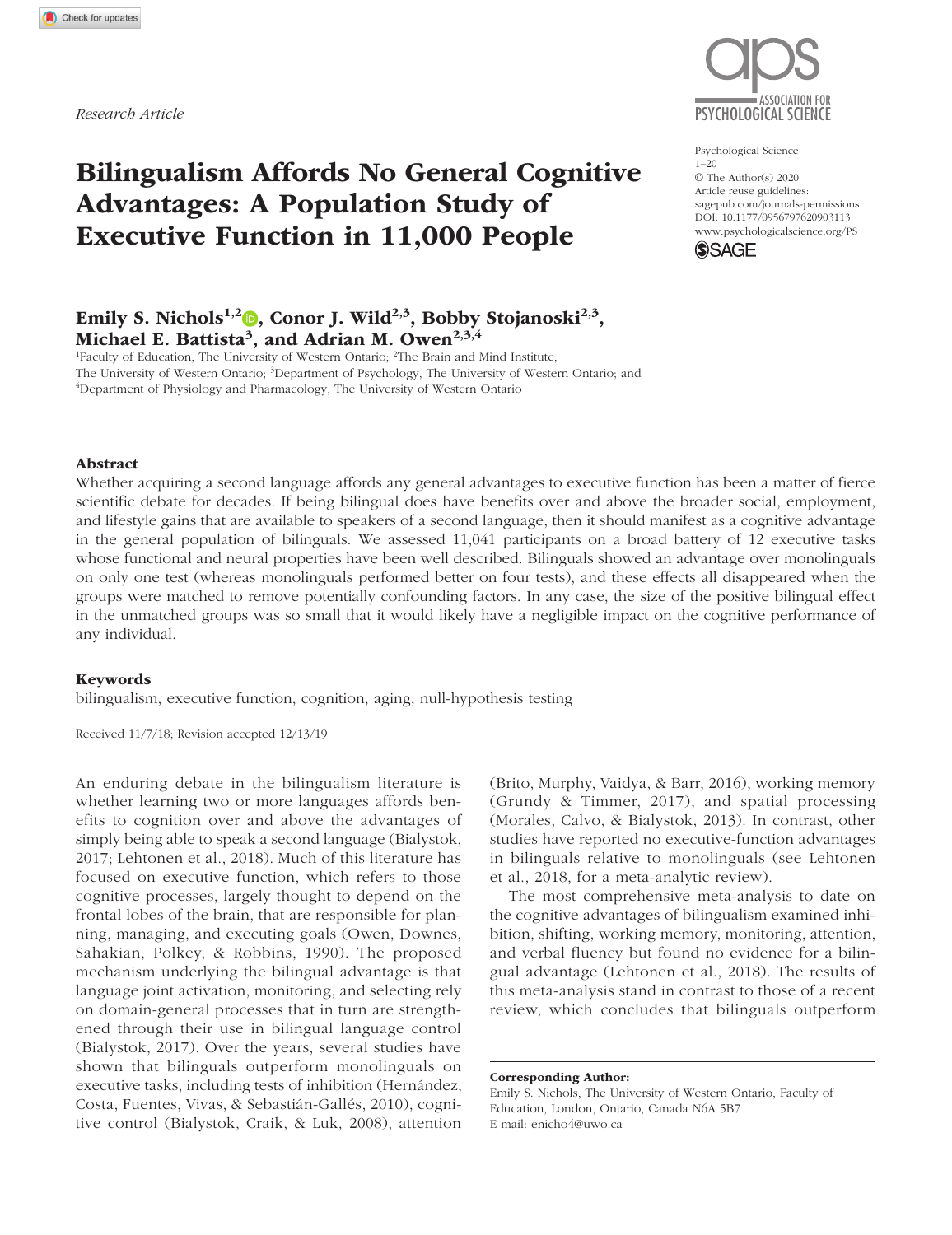monolinguals on a wide variety of cognitive tasks, including inhibition, working memory, and attention, and that these advantages appear to extend into old age, protecting bilinguals from age-related diseases, such as Alzheimer's and other dementias (Bialystok, 2017). However, one problem with many previous studies is that they are based on relatively small sample sizes (Paap, Johnson, & Sawi, 2016). As a consequence, results are often disproportionately affected by other factors that are known to influence performance on tests of executive function (Noble, Norman, & Farah, 2005), such as socioeconomic status (SES; Morton & Harper, 2007), geographic background (Bialystok et al., 2008), and education (Perani et al., 2017). Additionally, a recent analysis of 104 conference abstracts on the topic of bilingualism and executive function revealed a systematic publication bias: Studies that supported the bilingual-advantage theory were more likely to be published subsequently as full journal articles than those that did not (de Bruin, Treccani, & Della Sala, 2015), casting doubt on the validity of any review or meta-analysis of the published literature.

Whether learning a second language is beneficial is not controversial; there are numerous advantages beyond those potentially afforded to cognition. For example, being able to communicate with a larger audience can lead to greater employment opportunities, more friendships, more potential to socialize, and easier travel in locations where those languages are spoken. All of these things are advantageous in and of themselves. However, whether these advantages extend to improvements in various aspects of executive functioning remains a contentious issue, requiring a larger and broader sample of monolinguals and bilinguals to resolve.

The Internet provides a unique opportunity for examining the relationship between bilingualism and executive function in the general population on a huge scale, allowing data to be sampled from participants from a broad range of socioeconomic, geographical, and educational backgrounds. If learning a second language affords advantages for executive function, then a population of bilinguals should outperform a population of monolinguals on a variety of tests of executive function.

To investigate whether speaking two or more languages is associated with improvement in executive function or protects against age-related cognitive decline, we invited participants to take part in an online study consisting of 12 tasks that compose the Cambridge Brain Sciences battery ([www.cambridgebrainsciences](www.cambridgebrainsciences.com) [.com\)](www.cambridgebrainsciences.com). This executive battery assesses aspects of inhibition, executive function, selective attention, reasoning, verbal short-term memory, spatial working memory, planning, and cognitive flexibility. All participants also completed a detailed questionnaire, describing how many languages they speak, which languages they speak, which country they grew up in, their SES when growing up, the highest level of education they completed, and their age, gender, and handedness.

## Method

The experimental protocol was approved by the University of Western Ontario Office of Human Research Ethics (Protocol No. 109196), and all participants gave written informed consent.

## *Materials*

*Sociodemographic questionnaire.* To obtain information about the number of languages spoken, which languages were spoken, and demographic variables (such as age, country of origin, SES, and education), we asked participants to complete a detailed questionnaire. The questions used in the present study are available in Appendix S1 in the Supplemental Material available online.

*Cognitive tests.* Twelve cognitive tests were used to assess a broad range of executive functions, such as inhibition, working memory, problem-solving, and planning. An issue that is often raised in bilingualism research is whether the tests being used are sensitive to cognitive changes. These 12 tests have been validated in patients with anatomically specific frontal-lobe lesions (e.g., Bor, Duncan, Lee, Parr, & Owen, 2006; Owen et al., 1990), in neurodegenerative populations with frontostriatal cognitive impairments (Owen, Sahakian, Semple, Polkey, & Robbins, 1995), and in pharmacological intervention studies (e.g., Mehta et al., 2000). Functional-neuroimaging studies in healthy adults (e.g., Hampshire, Highfield, Parkin, & Owen, 2012) and in neuropathological populations (e.g., Williams-Gray, Hampshire, Robbins, Owen, & Barker, 2007) have shown these tests to be associated with activity in frontal or frontostriatal circuitry. The individual tests are described in detail below, and test-retest reliability measures are given in Table S1 in the Supplemental Material.

Double Trouble is a novel and challenging variant of the Stroop test (Stroop, 1935), a test of inhibition that has been widely used in the bilingualism literature (Bialystok et al., 2008; Blumenfeld & Marian, 2014; Rosselli, Ardila, Lalwani, & Vélez-Uribe, 2016). A target word (either "RED" or "BLUE") is displayed on the screen in either the color red or the color blue. The participant must select the probe word that correctly describes the color that the target word is drawn in. The problem's color mappings can be congruent (if every word correctly describes the color it is displayed in), incongruent (if either the target word or both probe words are displayed in the opposite color), or doubly incongruent (if the target and probes are both written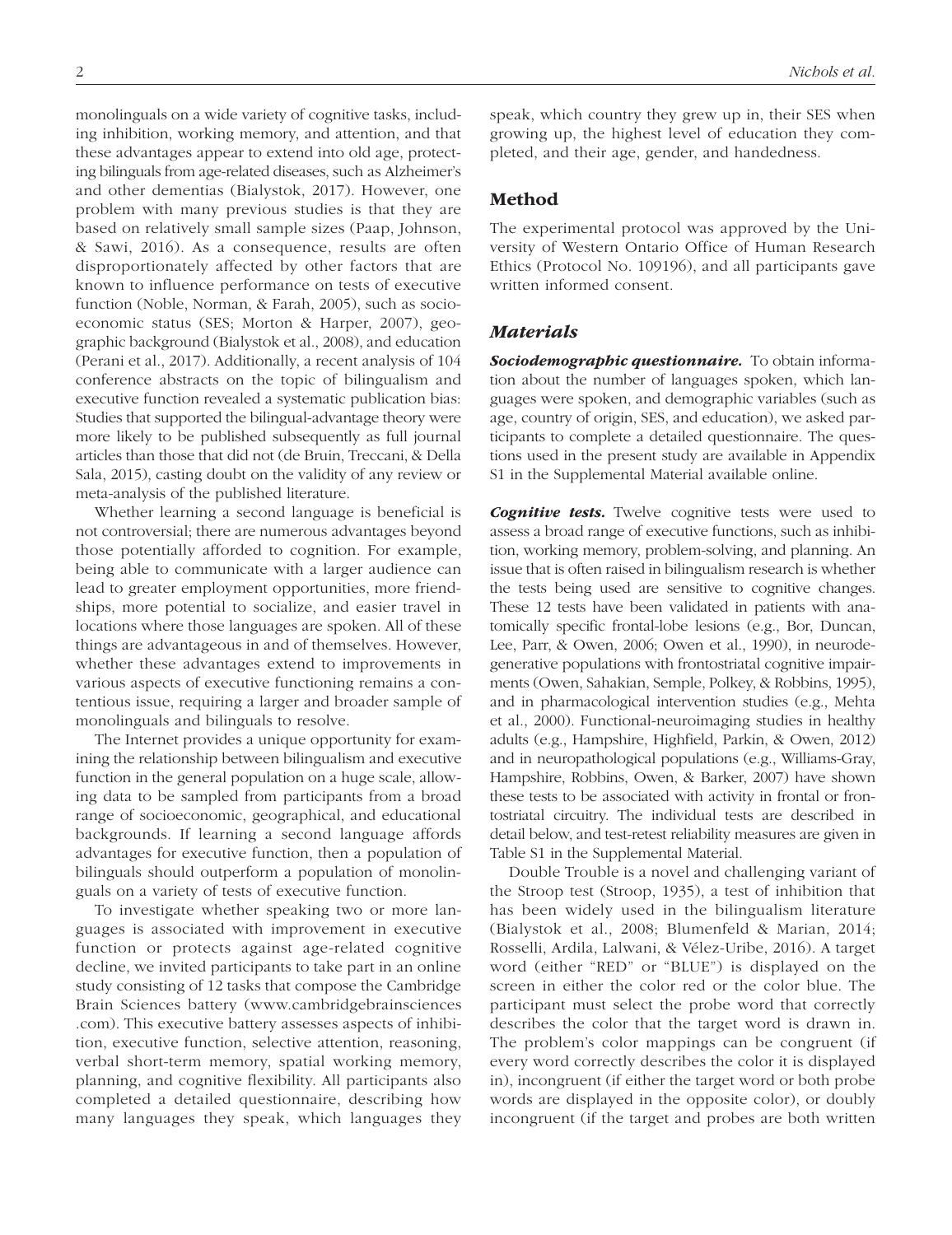in the colors opposite to what they describe). Participants have 90 s to complete as many trials as possible. A correct response increases the total score by 1 point, and an incorrect response decreases the score by 1 point.

Spatial Planning is based on the Tower of London task (Shallice, 1982), which is widely used to measure executive function and has been used in the bilingualism literature (Festman, Rodriguez-Fornells, & Münte, 2010; Gunzenhauser, Karbach, & Saalbach, 2019). Numbered beads are positioned on a tree, and participants must rearrange the beads in ascending numerical order. They have 3 min to solve as many puzzles as possible, and the puzzles become progressively harder—requiring more moves and more complex planning. Trials are aborted if the participant makes more than twice the number of moves required to solve the problem. A successfully completed puzzle increases the final score by  $(2 \times \text{minimum number of moves required - the})$ number of moves made).

Odd One Out is based on a subset of reasoning problems from the Cattell Culture Fair Intelligence Test (Cattell, 1949), which has also been used in bilingualadvantage research (Kempe, Kirk, & Brooks, 2015; Macnamara & Conway, 2014). Nine groups of colored shapes are displayed in a grid. The features (color, shape, number of items) define each group and are related to each other according to a set of rules. Participants must deduce the rules that relate these features and select the group with contents that do not correspond to those rules. They have 90 s to solve as many problems as possible, and the puzzles become progressively more difficult. A correct response increases the final score by 1 point, whereas an incorrect response decreases the score by 1 point.

Grammatical Reasoning is based on Baddeley's 3-min grammatical-reasoning test (Baddeley, 1968). On each trial, a written statement regarding two shapes is displayed on the screen, and the participant must indicate whether the statement correctly describes the shapes pictured below it. The participant has 90 s to complete as many trials as possible. A correct response increases the total score by 1 point, and an incorrect response decreases the score by 1 point.

Feature Match is based on classic feature-search tasks used to measure attentional processing (Treisman & Gelade, 1980). Attention has widely been used to study bilingual advantages (Bialystok, 2015; Brito et al., 2016). On each trial, two groups of items (each with *n* items) are displayed beside each other. The groups either are identical in their contents (and item positions) or differ by just one item. Participants have 90 s to complete as many trials as possible, indicating whether the groups match. A correct response increases the final score by *n*, and the subsequent trial has groups of  $n + 1$  items. If the response is incorrect, the total score decreases by  $n$ , and the next trial has groups of  $n - 1$  items.

Polygons is based on the Interlocking Pentagons task, a test of visuomotor ability often used for assessing age-related disorders (Folstein, Folstein, & McHugh, 1975). It was included here to assess age-related cognitive decline in our two samples. On each trial, two overlapping wire-framed polygons are displayed on the left side of screen, and participants must indicate whether the shape to the right is identical to one of the two overlapping ones. A correct response increases the total score by the difficulty level, and the subsequent trial will be more difficult (i.e., differences between polygons will be subtler). An incorrect response decreases the total score by the difficulty level, and the next trial will be slightly easier. Participants have 90 s to complete as many trials as possible.

Digit Span is based on the verbal working memory component of the revised Wechsler Adult Intelligence Scale (WAIS-R; Wechsler, 1981) and has been used in bilingual-advantage research (Ratiu & Azuma, 2015; Rosselli et al., 2016). A sequence of digits is displayed one at a time in green in the center of the screen. Participants must then repeat the sequence of digits by selecting them on the on-screen keyboard. Difficulty is dynamically varied, as in previous tests, and the test ends after three mistakes. The resulting score is the length of the longest digit sequence successfully remembered.

Rotations is a task that measures the ability to spatially manipulate objects in mind (Silverman, Choi, Mackewn, Fisher, & Olshansky, 2000). On each trial, two groups of colored squares (each with *n* squares) are displayed beside each other. One of the groups is rotated by a multiple of 90°. The groups either are identical (when unrotated) or differ by the position of just one item, and participants must indicate whether the groups match. They have 90 s to complete as many trials as possible. A correct response increases the final score by *n*, and the subsequent trial has groups of  $n + 1$  squares. If the response is incorrect, the total score decreases by *n*, and the next trial has groups of  $n - 1$  squares.

Token Search is based on a test that is widely used to measure strategy during search behavior (Collins, Roberts, Dias, Everitt, & Robbins, 1998), and similar spatial tasks have been used previously in bilingualism research (Kerrigan, Thomas, Bright, & Filippi, 2017; Morales et al., 2013). A set of boxes, one of which contains a hidden green token, is displayed on a grid. Participants must find the token by clicking the boxes one at a time. Once found, the token is hidden within another box. The token will not appear within the same box twice, so the participant must search the boxes until the token has been found once within each box. An error is committed if the participant checks a box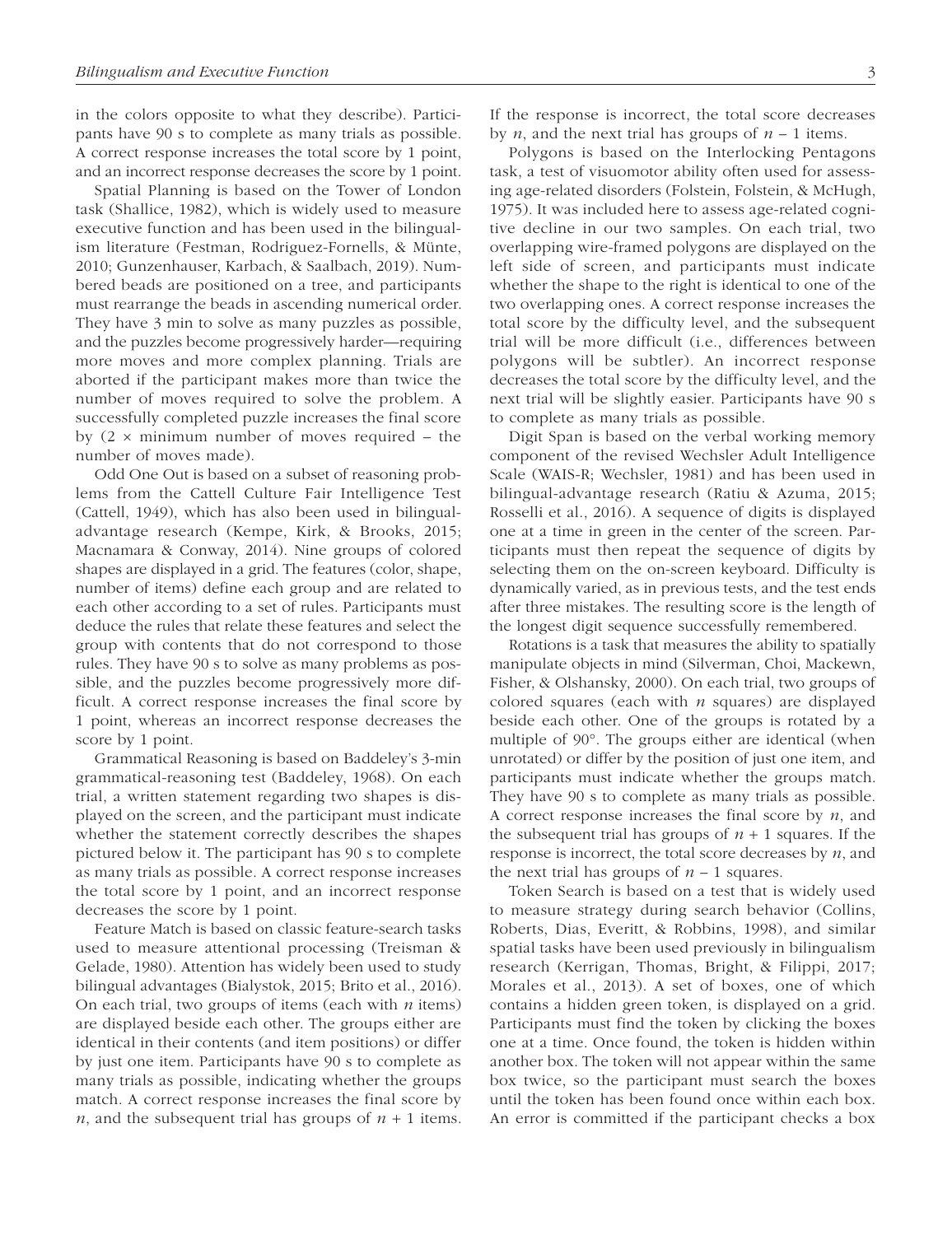that has already been clicked while trying to find the token or a box that previously contained the token. If the participant makes an error, a new trial begins with one box fewer to search. If the participant finds the token once in each box without making any errors, a new trial begins with one box more to search. The test ends after three errors. The resulting score is the maximum level completed.

Paired Associates is based on a test commonly used to assess memory impairments in aging clinical populations (Gould et al., 2005) and was included here to assess age-related cognitive decline in our two samples. Memory has also been shown to be impaired in patients with neurosurgical removals of frontal-lobe tissue (Owen, Sahakian, Semple, Polkey, & Robbins, 1995). Sets of boxes are displayed at random locations on a grid. The boxes open one after another to reveal an icon, after which they close. The icons are then displayed sequentially in the center of the screen, and the participant must select the box that contained that icon. If the participant remembers all the icon–location pairs correctly, then the next trial will have one box more. If an error is made, the next trial will have one box less. The test ends after three errors. The participant's score is the maximum number of pairs successfully remembered.

Spatial Span is based on the Corsi block-tapping task—a tool for measuring spatial short-term memory capacity. Researchers have widely studied spatial processing when examining the bilingual advantage (Kerrigan et al., 2017; Morales et al., 2013; Rosselli et al., 2016); the version of the test used here is associated with frontal-lobe activity in healthy participants and is sensitive to frontal-lobe removals in patients (Bor et al., 2006). Sixteen purple boxes are displayed in a grid. A sequence of randomly selected boxes turn green one at a time (900 ms per green square). Participants must then repeat the sequence by clicking boxes in the same order. Difficulty is varied dynamically: Correct responses increase the length of the next sequence by one square, and an incorrect response decreases the sequence length. The test ends after three errors. The score is the length of the longest sequence successfully remembered.

Monkey Ladder is based on a task from the nonhuman-primate literature (Inoue & Matsuzawa, 2007), and similar spatial tasks have been used previously in bilingualism research (Kerrigan et al., 2017; Morales et al., 2013). Numbered boxes are displayed simultaneously at random locations within a grid. After a variable interval (number of squares  $\times$  900 ms), the numbers disappear, leaving only the boxes. Participants must click the boxes in ascending numerical sequence. Difficulty is varied dynamically, as in Spatial Span. The test ends after three errors, and the resulting score is the length of the longest sequence successfully remembered.

## *Experimental design*

Data were collected via the Cambridge Brain Sciences online platform ([www.cambridgebrainsciences.com\)](www.cambridgebrainsciences.com). The accuracy of online data has been found to be high (Wesnes et al., 2017), and this particular platform has been used in previous large-scale studies (Hampshire et al., 2012; Wild, Nichols, Battista, Stojanoski, & Owen, 2018). After reaching the website, participants were asked to give informed consent and to register with an e-mail address. They next completed a detailed questionnaire inquiring about demographic and lifestyle items (available in Appendix S1), which took approximately 10 min. They were then asked to complete 12 cognitive tests measuring a broad range of cognitive abilities, including inhibition, selective attention, reasoning, verbal short-term memory, spatial working memory, planning, and cognitive flexibility. This testing period took approximately 35 to 40 min.

Only data from the participants who completed all relevant questionnaire items and all 12 tests were included in the analysis. In accordance with local ethical guidelines, we did not include participants below the age of 18. In total, 11,213 participants met these requirements. Data were then cleaned to remove impossible and improbable questionnaire responses. Test scores were filtered for outliers in two passes: Scores greater than 6 standard deviations from the mean were assumed to be technical errors and were first removed, eliminating 32 participants. Then scores greater than 4 standard deviations from the recalculated mean, which were assumed to be performance outliers, were removed, eliminating 140 participants. Consequently, 11,041 participants were included in the final analysis.

It should be noted that because the data were collected from volunteers who self-selected and were not randomly assigned to groups, the present study is observational rather than experimental. Although we attempted to control for well-known confounding factors by including them in our regression analysis and by matching our samples, there are of course potential unknown confounds that have not been considered and that may explain our findings.

## *Statistical analysis*

Data were analyzed using the R statistical toolbox (Version 3.6.1; R Core Team, 2019), and all figures were constructed using the R package *ggplot2* (Version 2.2.1; Wickham, 2016). Chi-square tests were used to assess proportions of SES, handedness, gender, and education between groups, and a two-sided *t* test was used to compare age between groups.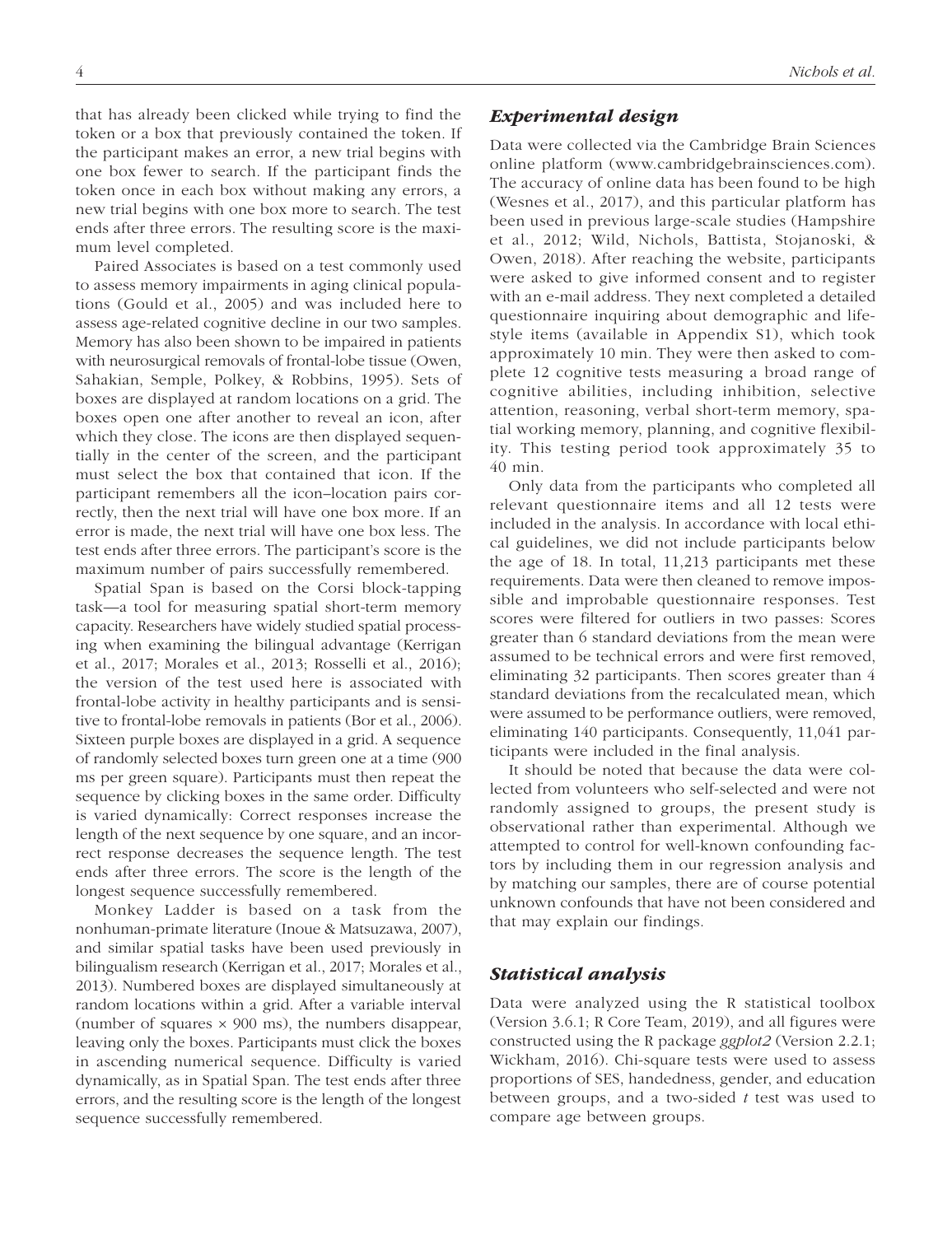| Variable                             | Monolinguals   | <b>Bilinguals</b> | Comparison                    | $\mathcal{P}$ |
|--------------------------------------|----------------|-------------------|-------------------------------|---------------|
| $\boldsymbol{n}$                     | 372            | 372               |                               |               |
| Gender                               |                |                   | $\chi^2(2, N = 744) = 1.41$   | .494          |
| Female                               | 68.82%         | 66.13%            |                               |               |
| Male                                 | 30.38%         | 32.26%            |                               |               |
| Other                                | 0.80%          | 1.61%             |                               |               |
| Age (years)                          | $M = 34.66$    | $M = 34.75$       | $t(742) = -0.10$              | .920          |
|                                      | $(SD = 11.26)$ | $(SD = 11.28)$    |                               |               |
| Highest level of education completed |                |                   | $\chi^2(4, N = 744) = 0.01$   | .999          |
| None                                 | $0.00\%$       | $0.00\%$          |                               |               |
| High school                          | 23.12%         | 23.12%            |                               |               |
| Postsecondary                        | 48.39%         | 48.12%            |                               |               |
| Master's                             | 20.43%         | 20.70%            |                               |               |
| Doctoral/professional                | 8.06%          | 8.06%             |                               |               |
| Socioeconomic status                 |                |                   | $\chi^2(1, N = 744) = 2.71$   | .100          |
| At or above poverty line             | 96.24%         | 93.28%            |                               |               |
| Below poverty line                   | 3.76%          | 6.72%             |                               |               |
| Handedness                           |                |                   | $\gamma^2(1, N = 744) = 0.08$ | .448          |
| Right                                | 89.78%         | 91.67%            |                               |               |
| Left                                 | 10.22%         | 8.33%             |                               |               |

Table 1. Descriptive Statistics for the Two Groups in the Demographically Matched Sample

Note: Welch's *t* test was used to compare age.

Given that the data in this study were observational in nature, group imbalances in demographic variables and other potential confounding factors might drive any observed group differences in cognitive performance. To control for such factors, we constructed two groups (monolingual and bilingual) matched in age, education, SES, gender, and handedness using the R package *MatchIt* (Version 3.0.2; Ho, Imai, King, & Stuart, 2011) with the nearest-neighbor-matching method. Prior to creating the matched samples, we also removed participants who may have masked any positive effects of bilingualism on task performance. Non-English speakers (who were more likely to be bilingual) may have been at a disadvantage, given that the tests and their instructions were provided in English, so only participants who selected English as one of their spoken languages were included in the matching processes. Similarly, participants who indicated that they were bilingual but selected only a single language were not included in data analysis on the assumption that this was an error or that they did not consider themselves fully bilingual. Finally, participants from some countries (Portugal and "other") were much more likely to be bilingual, and so the matched samples were constructed from individuals only in Canada, the United States, the United Kingdom, and Australia. Descriptive information for the matched samples, with 372 monolinguals and 372 bilinguals, is in Table 1. Descriptive information for the unmatched sample, with 5,994 monolinguals and 5,047 bilinguals, is in Table S2 in the Supplemental Material.

*Factor analysis.* Imaging studies have underscored the fact that there is rarely a one-to-one mapping between cognitive functions and the brain areas (or networks) that underpin them. One approach to this issue is to examine the complex statistical relationships between performance on any one cognitive task (or group of tasks) and changes in brain activity to reveal how one is related to the other. To do this most effectively, researchers must include large amounts of data because of the natural variance in cognitive performance (and brain activity) across tests and across individuals. In the age of computerized Internet testing and "big data," this problem becomes much easier to solve. Hampshire et al. (2012) collected data on the 12 Cambridge Brain Sciences tasks from approximately 45,000 participants. These data were then subjected to a factor analysis, and three discrete factors relating to overall cognitive performance were identified. Each one of these factors is something that no single test can assess; each represents an independent aspect of cognitive function that is best described by performance on a combination of tests. They were labeled, for convenience, as encapsulating aspects of short-term memory, reasoning, and verbal abilities, respectively. This technique allows an individual's performance to be compared with a very large normative database in terms of these descriptive factors rather than in terms of performance on a single test.

Here, the same 12 tests were used to create three factor scores reflecting performance in three cognitive domains (memory, reasoning, and verbal ability) identified by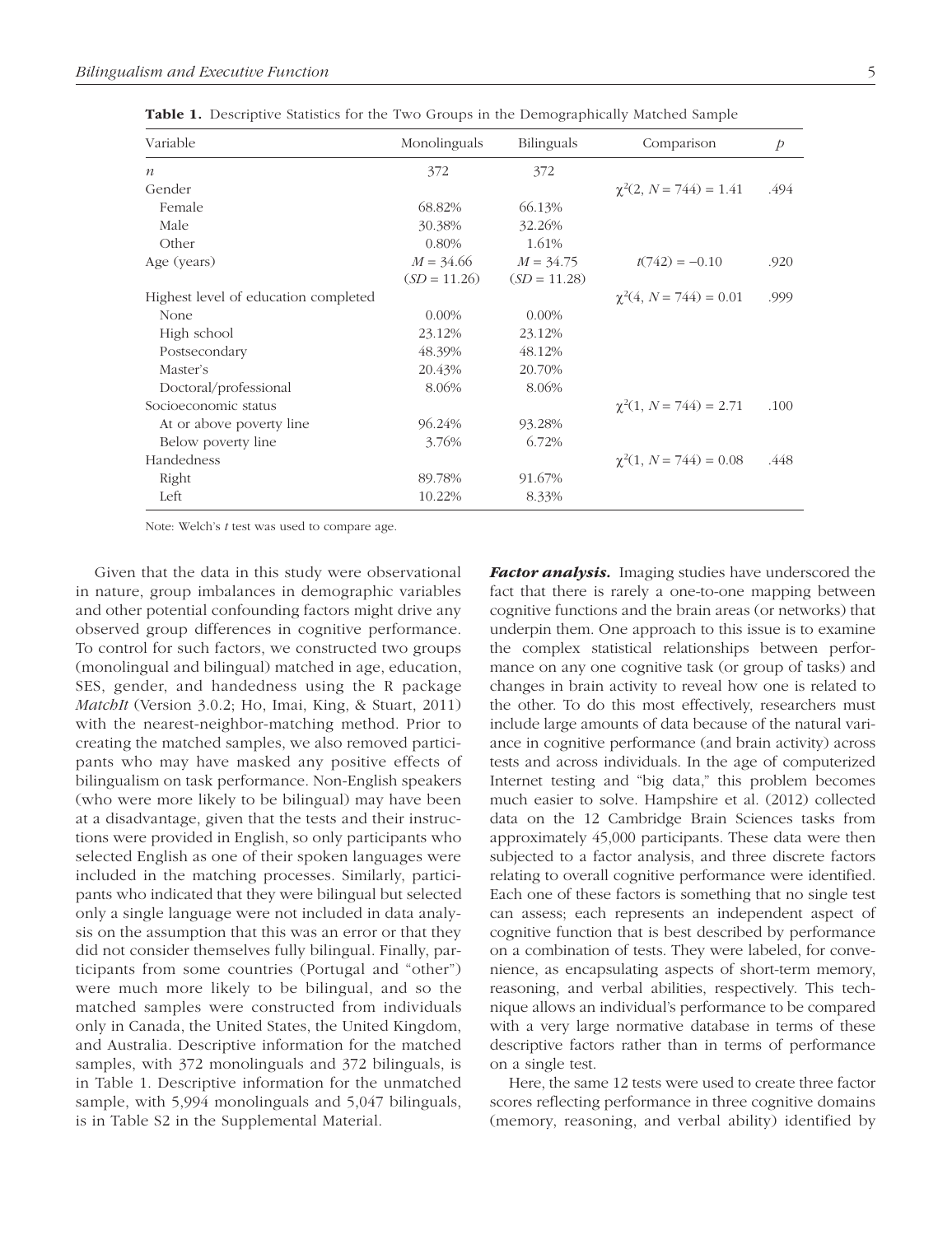Hampshire and colleagues (2012). The three cognitivedomain scores were calculated using the formula  $Y =$  $X(Ar+)$ <sup>T</sup>, where *Y* is the resulting *N* × 3 matrix of domain scores, *X* is the *N* × 12 matrix of test *z* scores, *Ar* is the  $12 \times 3$  matrix of varimax-rotated principal component weights (i.e., factor loadings) from Hampshire et al., and T means "transpose." All 12 tests contributed to each domain score, as determined by their component weights. The resulting factor scores (i.e., principal component analysis scores) are standardized (i.e., population  $M = 0$ ,  $SD = 1.0$ , so a score above zero indicates that someone is above average.

### *Matched sample.*

*Linear regression.* To investigate the effect of bilingualism on performance on each test as well as on our three factors, we performed linear regression separately for each of the 15 scores. Models were constructed as follows: bilingualism (monolingual vs. multilingual), SES (below poverty line vs. at or above poverty line), and handedness (left vs. right) were constructed as binary regressors. Education, gender, country of origin, and languages spoken at home were treated as categorical, with *n* − 1 regressors. Participants' age (mean-centered across the entire sample) was also included, as was an Age × Group interaction term. This was done to verify that a second well-studied effect could be replicated in this sample and to further test the hypothesis that bilingualism might provide a cognitive protective effect against aging. The regression models were built and estimated using the R packages *stats* (R Core Team, 2019) and *lmSupport* (Version 2.9.13; Curtin, 2018). Bayes factor estimates that compared a model including the bilingualism regressor (i.e., the full model) with a model that did not (i.e., the reduced model) were computed using an approximation based on the Bayesian information criterion (BIC) from these two models, as specified by Wagenmakers (2007). This calculation was similarly performed for the age regressor. All statistical tests were corrected for multiple comparisons using a false-discovery rate (FDR) across scores (12 tests and three factors), and separately for each effect (group, age, and Age  $\times$  Group). Because large sample sizes will inherently produce significant results in some statistical tests, we included measures of standardized and unstandardized effect sizes, confidence intervals, and Bayes factors to put effects into meaningful context. Including the intercept term, the final design matrix contained 22 columns and 744 rows.

*Model selection.* Following the initial set of linear regressions, we performed model selection to assess whether any effects (or lack thereof) were due to which regressors we chose to include in the model. For this, we used the R package *MuMIn* (Version 1.43.6; Barton, 2019). Model selection was performed on each of the 12 tests and our three factors as follows. First, the global model was specified, with all predictors including the Age × Group interaction term. Next, models were estimated for every possible nested version of the global model but always with the interaction term, yielding 64 models with unique combinations of regressors. From this, the model with the best fit was selected on the basis of the lowest BIC. We then extracted all parameter estimates and *p* values for age, group, and the interaction term from each of the models, and we calculated the percentage of models that led to a significant result ( $p < .05$ , corrected for multiple comparisons using the FDR). To avoid overcorrection, we calculated the FDR separately for each model variation—that is, for a single iteration of regressors, 15 *p* values (12 tests and three factors) were extracted and then FDR corrected. This procedure was performed on each of the 64 models. Finally, we determined which regressors were likely to be included in a significant model. Using this methodology, we were able to assess how much the variables included in the model were likely to influence the outcome.

*Unmatched sample.* We also performed follow-up analyses using the entire unmatched sample (5,994 monolinguals and 5,047 bilinguals) to investigate whether any effects of bilingualism would be observed using a significantly larger, though arguably less controlled, data set. Linear regression models for the 15 scores were constructed just as in the matched sample analysis. With the intercept term, the final design matrix for the global model contained 22 columns and 11,041 rows. The model was then selected in the same manner as specified above in order to determine the set of predictors that led to the highest model fit. FDR correction was again performed separately for each iteration of regressors.

## **Results**

## *Matched sample*

Of the 40,105 participants who registered for the study, 11,213 (age range =  $18-87$  years) completed all 12 cognitive tasks and all of the questions pertaining to bilingualism, country of birth, SES, and education; 744 participants were included in the final sample after data cleaning and matching were completed (see the Method section). Descriptive information for this subsample is available in Table 1, and distributions including medians, quartiles, and ranges are shown in Figures 1 and 2.

For each of the 15 scores of cognitive performance, the model including only age, group, and the interaction term provided the best fit; none of them showed a significant group effect (Table 2) or a significant Age × Group interaction (Table 3, Figs. 3 and 4). Bayes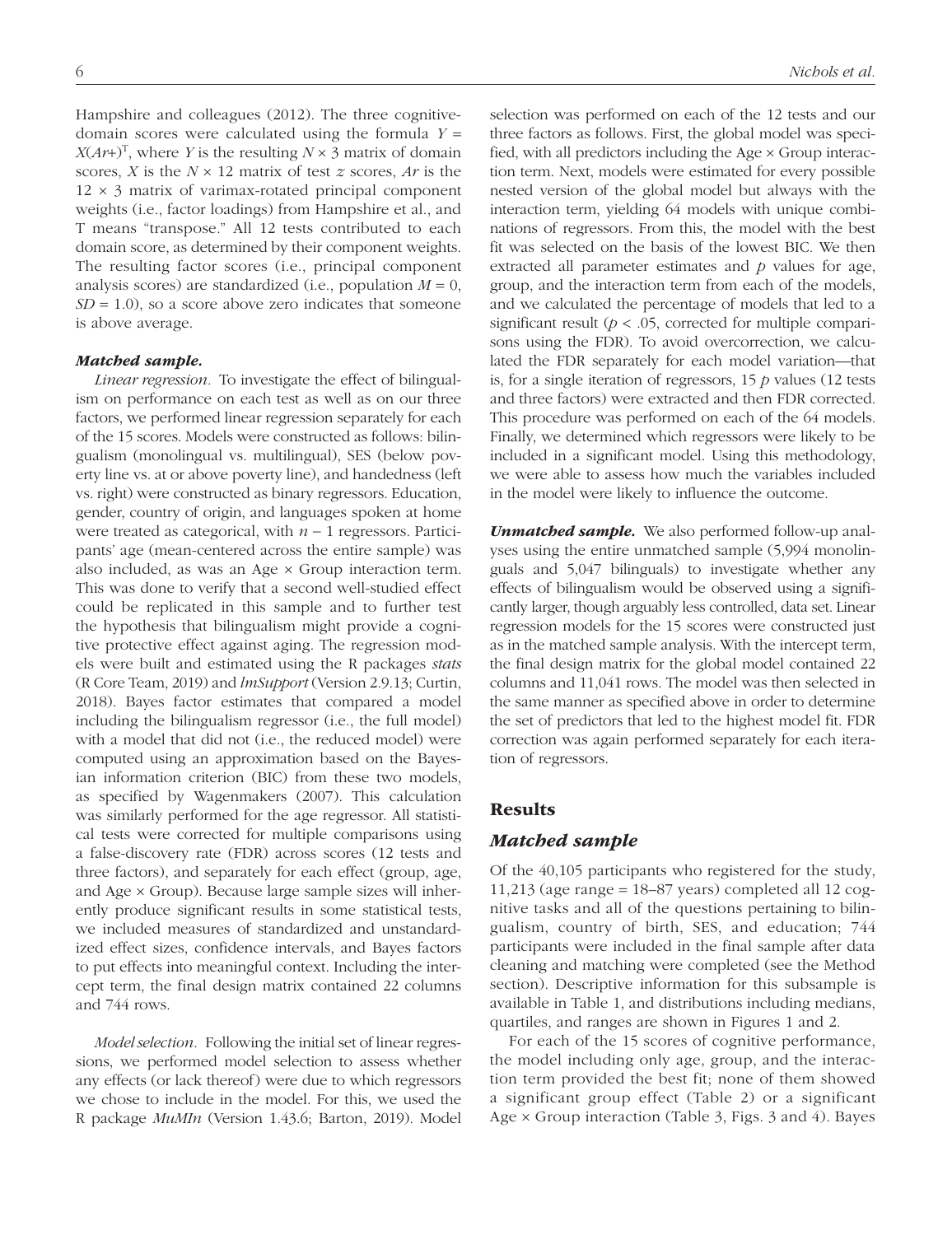

Fig. 1. Distribution of scores for both of the demographically matched groups on each of the 12 tests. Medians are indicated by thick black horizontal lines. The first and third quartiles are marked by the lower and upper edges of the boxes, respectively. Lower and upper whiskers extend to the smallest and largest value, respectively, within 1.5 times the interquartile range. Outlying values beyond these ranges are plotted individually.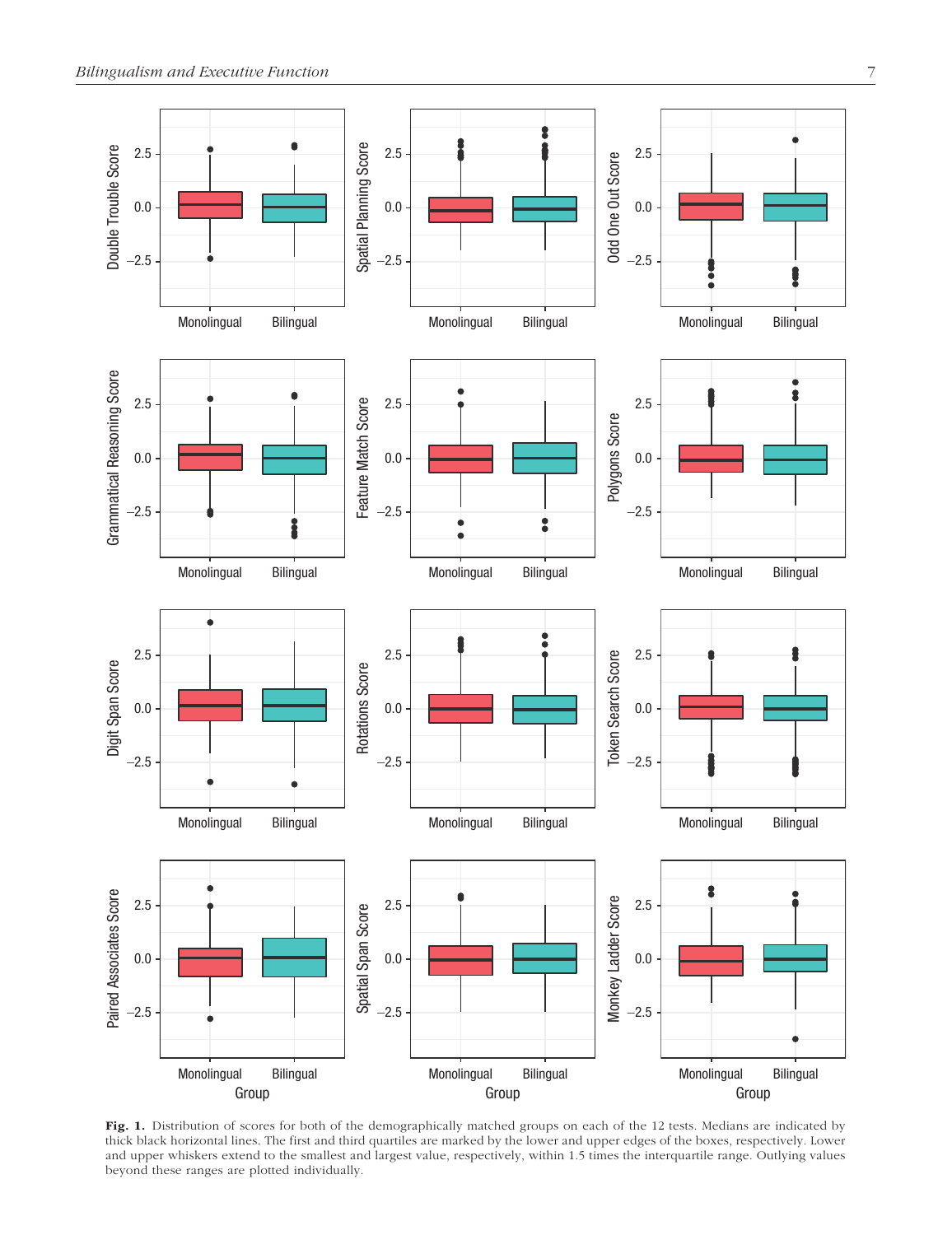

Fig. 2. Distribution of scores for both of the demographically matched groups for the three factors. Medians are indicated by thick black horizontal lines. The first and third quartiles are marked by the lower and upper edges of the boxes, respectively. Lower and upper whiskers extend to the smallest and largest value, respectively, within 1.5 times the interquartile range. Outlying values beyond these ranges are plotted individually.

factors strongly supported the null hypotheses that there was no effect of group, or Age × Group interaction, for all 15 scores. A single exception to this was the Rotations test, in which the Bayes factor provided anecdotal evidence in support of the Age × Group interaction (though it was still not significant). All tests and factors showed a statistically significant effect of age, except for Odd One Out (see Table S3 in the Supplemental Material).

When examining the distribution of significant *p* values resulting from the 64 model variations, we found that no test showed a significant group effect in any model. The age term was significant in 100% of models for all tests and factors except Odd One Out. Finally, no test or factor showed a significant Age × Group interaction in any model. Distributions of group-level *p* values for each test and factor are shown in Figures 5 and 6. Distributions of group-level bilingualism

| Variable              | $\Delta R^2$ | Group $\beta$ | t(740)  | $\mathcal{P}$ | 99% CI $\beta$  | $BF_{01}$ | $\eta_p^2$ |
|-----------------------|--------------|---------------|---------|---------------|-----------------|-----------|------------|
| <b>Tests</b>          |              |               |         |               |                 |           |            |
| Double Trouble        | $\leq .01$   | $-0.11$       | $-1.61$ | .402          | $[-0.30, 0.07]$ | 157.05    | < 0.01     |
| Spatial Planning      | $\leq .01$   | 0.09          | 1.25    | .528          | $[-0.11, 0.26]$ | 210.02    | $\leq .01$ |
| Odd One Out           | $\leq .01$   | $-0.05$       | $-0.64$ | .823          | $[-0.24, 0.14]$ | 548.82    | $\leq .01$ |
| Grammatical Reasoning | < 0.01       | $-0.11$       | $-1.49$ | .402          | $[-0.29, 0.08]$ | 198.41    | $\leq .01$ |
| Feature Match         | < 0.01       | 0.03          | 0.40    | .852          | $[-0.15, 0.21]$ | 379.17    | $\leq .01$ |
| Polygons              | $\leq .01$   | $-0.02$       | $-0.34$ | .852          | $[-0.21, 0.16]$ | 280.09    | $\leq .01$ |
| Digit Span            | < 0.01       | ${}< 0.01$    | 0.06    | .976          | $[-0.18, 0.19]$ | 232.86    | $\leq .01$ |
| Rotations             | .01          | $-0.07$       | $-1.04$ | .528          | $[-0.26, 0.11]$ | 13.46     | $\leq .01$ |
| Token Search          | < 0.01       | $-0.11$       | $-1.51$ | .402          | $[-0.29, 0.08]$ | 61.38     | $\leq .01$ |
| Paired Associates     | < 0.01       | ${}_{0.01}$   | 0.02    | .976          | $[-0.18, 0.19]$ | 37.56     | $\leq .01$ |
| Spatial Span          | < 0.01       | 0.04          | 0.60    | .823          | $[-0.14, 0.22]$ | 45.13     | $\leq .01$ |
| Monkey Ladder         | < 0.01       | 0.12          | 1.77    | .402          | $[-0.06, 0.31]$ | 23.65     | $\leq .01$ |
| Factors               |              |               |         |               |                 |           |            |
| Memory                | < 0.01       | 0.08          | 1.20    | .528          | $[-0.10, 0.26]$ | 296.42    | < 0.01     |
| Verbal                | < 0.01       | $-0.11$       | $-1.54$ | .402          | $[-0.30, 0.08]$ | 38.41     | < 0.01     |
| Reasoning             | < 0.01       | $-0.05$       | $-0.75$ | .705          | $[-0.24, 0.13]$ | 195.54    | $\leq .01$ |

Table 2. Bilingualism Regression Parameters for the Best-Fitting Model Following Model Selection in the Matched Sample

Note:  $BF_{01}$  is the Bayes factor showing the likelihood of the null over the alternative hypothesis. CI = confidence interval.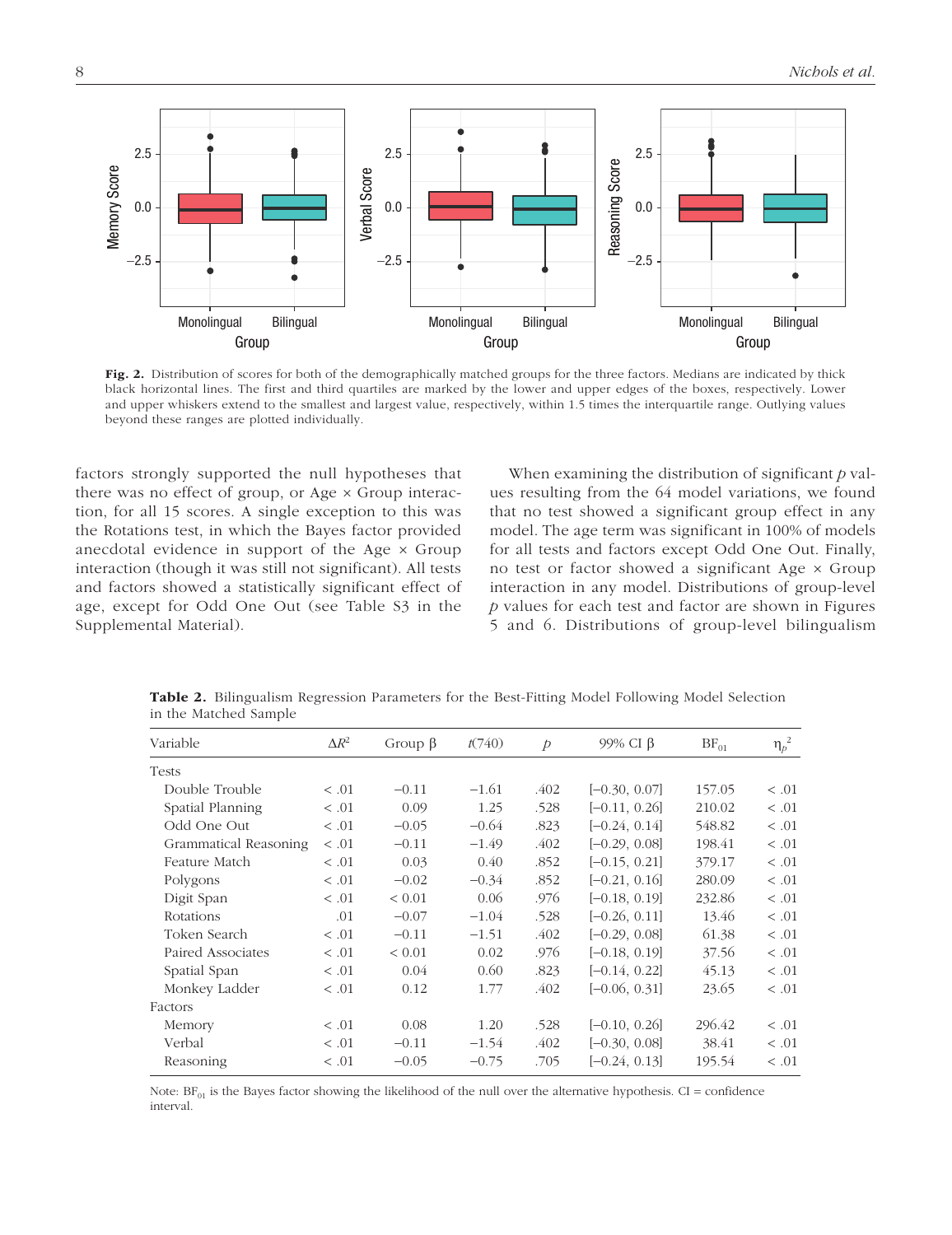| Variable              | $\Delta R^2$ | Interaction $\beta$ | t(740)  | $\mathcal{P}$ | 99% CI B        | $BF_{01}$ | $\eta_p^2$ |
|-----------------------|--------------|---------------------|---------|---------------|-----------------|-----------|------------|
| <b>Tests</b>          |              |                     |         |               |                 |           |            |
| Double Trouble        | $\leq .01$   | ${}_{0.01}$         | 0.70    | .609          | $[-0.01, 0.02]$ | 21.28     | $\leq .01$ |
| Spatial Planning      | $\leq .01$   | < 0.01              | 0.97    | .551          | $[-0.01, 0.02]$ | 16.93     | $\leq .01$ |
| Odd One Out           | < 0.01       | $<-0.01$            | $-0.44$ | .658          | $[-0.02, 0.01]$ | 24.72     | $\leq .01$ |
| Grammatical Reasoning | < 0.01       | ${}_{0.01}$         | 0.65    | .609          | $[-0.01, 0.02]$ | 22.12     | < 0.01     |
| Feature Match         | < 0.01       | < 0.01              | 1.09    | .520          | $[-0.01, 0.02]$ | 15.06     | $\leq .01$ |
| Polygons              | < 0.01       | ${}< 0.01$          | 1.35    | .441          | $[-0.01, 0.03]$ | 10.88     | < 0.01     |
| Digit Span            | < 0.01       | 0.01                | 1.52    | .441          | $[-0.01, 0.03]$ | 8.55      | $\leq .01$ |
| Rotations             | < .01        | 0.02                | 2.64    | .129          | $[-0.01, 0.03]$ | 0.84      | < 0.01     |
| Token Search          | < 0.01       | 0.01                | 1.64    | .441          | $[-0.01, 0.03]$ | 7.03      | < 0.01     |
| Paired Associates     | < 0.01       | ${}< 0.01$          | 0.57    | .609          | $[-0.01, 0.02]$ | 23.15     | < 0.01     |
| Spatial Span          | < 0.01       | $<-0.01$            | $-0.82$ | .609          | $[-0.02, 0.01]$ | 19.43     | < 0.01     |
| Monkey Ladder         | < 0.01       | $<-0.01$            | $-1.13$ | .520          | $[-0.02, 0.01]$ | 14.43     | < 0.01     |
| Factors               |              |                     |         |               |                 |           |            |
| Memory                | < 0.01       | $<-0.01$            | $-0.63$ | .609          | $[-0.02, 0.01]$ | 22.41     | $\leq .01$ |
| Verbal                | < 0.01       | 0.01                | 1.88    | .441          | $[-0.01, 0.03]$ | 4.62      | $\leq .01$ |
| Reasoning             | < 0.01       | 0.01                | 1.45    | .441          | $[-0.01, 0.03]$ | 9.50      | $\leq .01$ |

Table 3. Age x Group Interaction Regression Values for the 12 Cognitive Tasks and Three Factors in the Demographically Matched Sample

Note:  $BF_{01}$  is the Bayes factor showing the likelihood of the null over the alternative hypothesis. CI = confidence interval.

parameter estimates for each test and factor are shown in Figures S3 and S4 in the Supplemental Material.

## *Unmatched sample*

In the unmatched sample, 5,047 participants reported speaking two or more languages, whereas 5,994 participants reported speaking only one language, as outlined in Table S2. On average, the two groups were well matched in terms of gender,  $\chi^2(2, N = 11,041) = 3.65, p =$ .162, and handedness,  $\chi^2(1, N = 11,041) = 0.92$ ,  $p = .338$ . Bilinguals were younger than monolinguals,  $t(10832)$  = 15.38, *p* < .001, and a larger proportion of them were from high-SES backgrounds,  $\chi^2(1, N = 11,041) = 15.10, p < .001$ . The groups differed in their proportions of levels of education,  $\chi^2(4, N = 11,041) = 380.00, p < .001$ , but the overall pattern did not favor one group or the other (see Table S2). On average, bilinguals reported speaking 2.57 languages (range  $= 2-9$ ).

Scores on each of the 12 tests and three factors were again submitted to linear regression, and the global model included all regressors and the Age  $\times$  Group interaction. Distributions including medians, first and third quartiles, and ranges for each test are shown in Figures S1 and S2 in the Supplemental Material.

As shown in Table 4, the set of regressors that provided the best fit differed depending on the test or factor. Regression coefficients of the best-fitting model for each test and factor are summarized in Table 5 (describing the group term) and Table 6 (describing the interaction term). In five tests and two factors, the selected model showed a significant group effect, but only Digit Span showed a bilingual advantage, Δ*R*<sup>2</sup> < .01, β = 0.05, *t*(11031) = 2.52, *p* = .029; Grammatical Reasoning, Feature Match, Rotations, and Token Search, and both the Verbal and Reasoning factors, showed a monolingual advantage. Similar to the findings in the matched sample, all tests and factors showed a significant effect of age except for Odd One Out (see Table S4 in the Supplemental Material). No tests or factors showed a significant Age  $\times$  Group interaction (see Figs. 7 and 8).

When examining the distribution of significant *p* values resulting from the 64 model variations, we found that eight tests and two factors showed a significant group effect some proportion of the time, depending on the set of regressors (exact percentages are shown in Table 4). Bilinguals showed an advantage in Double Trouble and Digit Span, whereas monolinguals showed an advantage in Feature Match, Rotations, Token Search, and their overall Reasoning factor score. The direction of the advantage varied for Grammatical Reasoning (25% monolingual advantage and 37.5% bilingual advantage) and the Verbal factor score (12.5% monolingual advantage and 75% bilingual advantage), depending on the set of regressors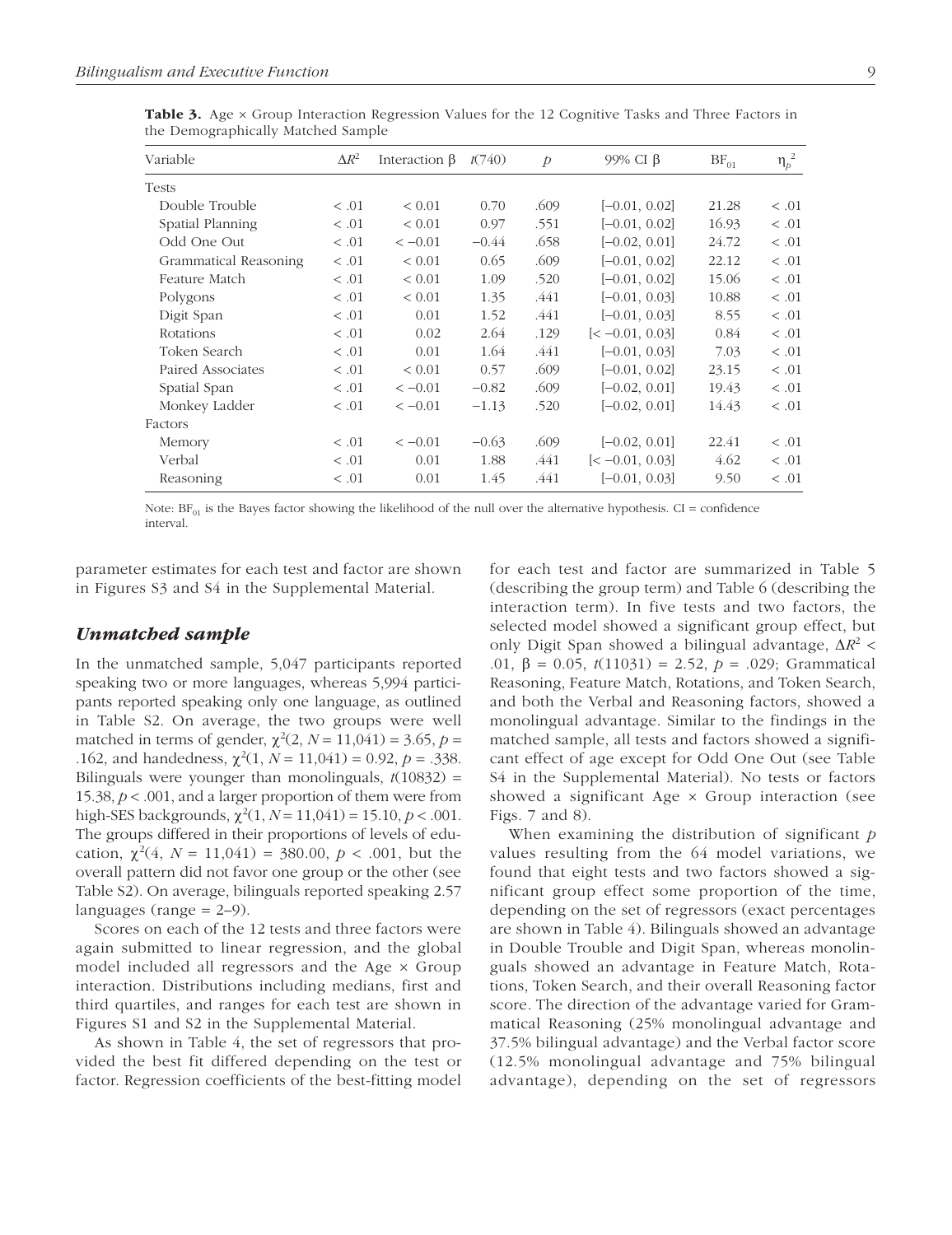

Fig. 3. Plots showing the linear relationship between age and scores for each of the tests in the matched sample. For each regression line, a 95% confidence ellipse and a 95% confidence interval is shown. Effect sizes are reported in Table S3 in the Supplemental Material. Individual data points have not been included because of the large sample size.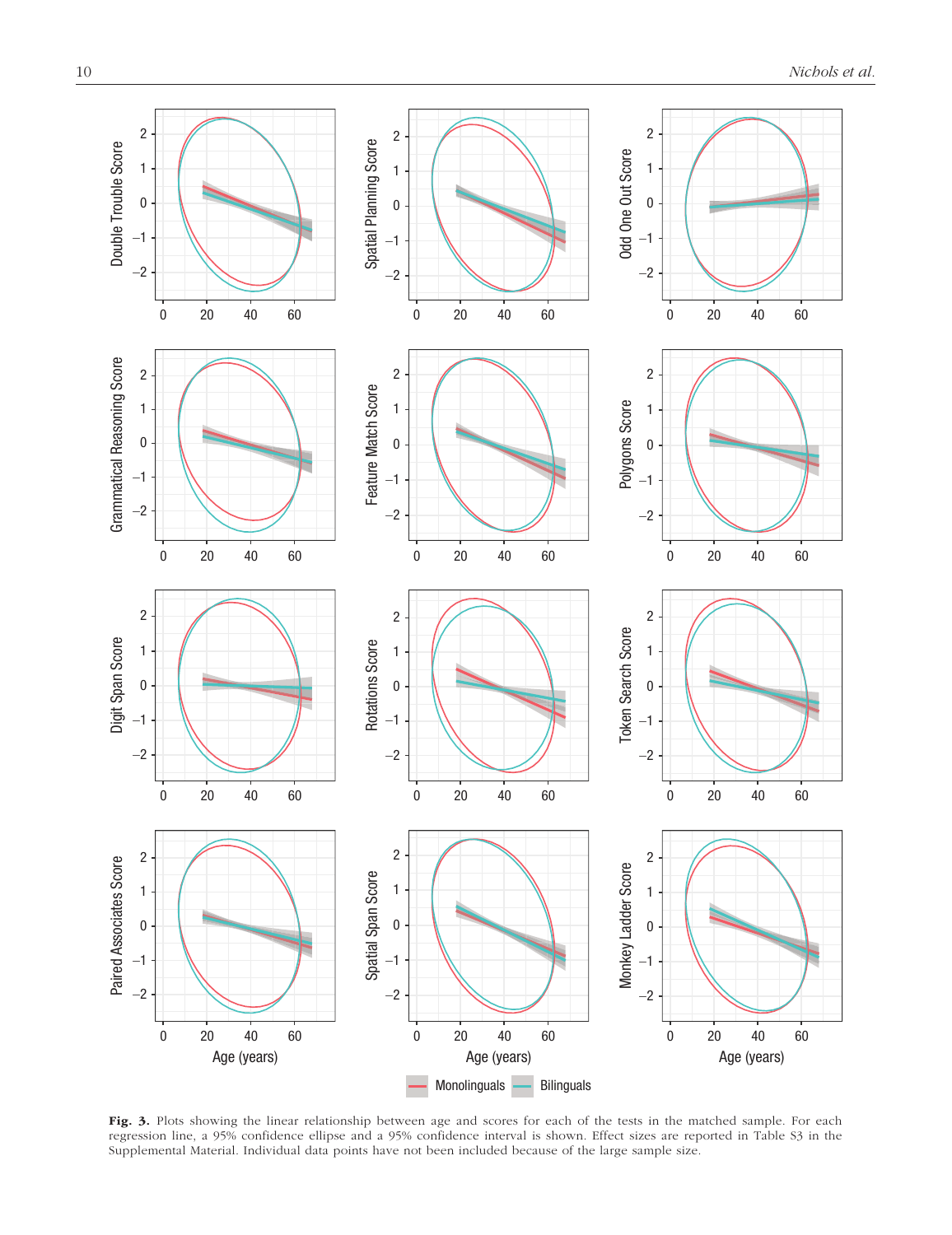

Fig. 4. Plots showing the linear relationship between age and scores for each of the three factors in the matched sample. For each regression line, a 95% confidence ellipse and 95% confidence interval is shown. Individual data points have not been included because of the large sample size.

included. The age term was again significant in 100% of models for all tests and factors except Odd One Out. Only Grammatical Reasoning showed a significant interaction in 12.5% of models (Table 5), and in all cases, monolinguals had a steeper decline with age. Distributions of group-level *p* values for each test and factor are shown in Figures 9 and 10. Distributions of group-level bilingualism parameter estimates for each test and factor are shown in Figures S5 and S6 in the Supplemental Material.

Although some tests showed significant effects, caution should be used when interpreting tests of significance because of the large sample size, and the focus should be placed on measures such as effect sizes and confidence intervals. The effect sizes indicate that being bilingual explains less than 1% of the variance in all significant results; for example, bilinguals outperformed monolinguals by a standard deviation of 0.05 on Digit Span. Because of the difficulty in interpreting null results, we examined the data further by estimating the BICs for both the full and reduced models, which were subsequently used to calculate the Bayes factor for the full model (Wagenmakers, 2007). We found support for a bilingual advantage only on the tests in which monolinguals showed an advantage, with the BIC for Digit Span (BIC = 168.69) strongly supporting the null hypothesis. A Bayesian analysis of the other eight tasks and factors strongly or decisively supported the null hypothesis, and the data suggest that the pattern of results was more likely to occur if there were no differences between bilinguals and monolinguals ( $BF_{01}s$ and effect sizes are reported for all 12 tasks and three factors in Table 5).

## **Discussion**

In this study of 11,041 participants, no reliable differences in executive function were observed between monolinguals and people who reported speaking more than one language. First, when we created matched groups to eliminate confounds that may be masking an executive function advantage in bilinguals, and to ensure that our groups met the criteria for being either monolingual or bilingual, we found no significant group differences. Second, when utilizing the entire (large, though unbalanced) data set, we found that only one task, Digit Span, showed an advantage in performance in bilinguals. Although this result is statistically significant, it is important to put it in perspective: The regression coefficient was 0.05. In real terms, this means that, statistically, speaking a second language is associated with better memory for digits, but that difference is one twentieth of 1 standard deviation. To further put this into context, we note that the standardized effect size (i.e.,  $\eta_p^2$ ) was less than .01, which is well below what is considered small—confirming that this effect was trivial, even if it was statistically significant. Further, though *p* was below .05, the Bayes factor showed strong support for the null hypothesis, calling the statistical significance into question. In 11 other cognitive tasks and our three cognitive factors, including several that have previously suggested a bilingual advantage, there were either no differences between groups or a positive difference for monolinguals (although these differences had negligible effect sizes).

Another issue that we examined in this study was whether being bilingual protects against age-related cognitive decline (Bialystok, 2017; Perani et al., 2017).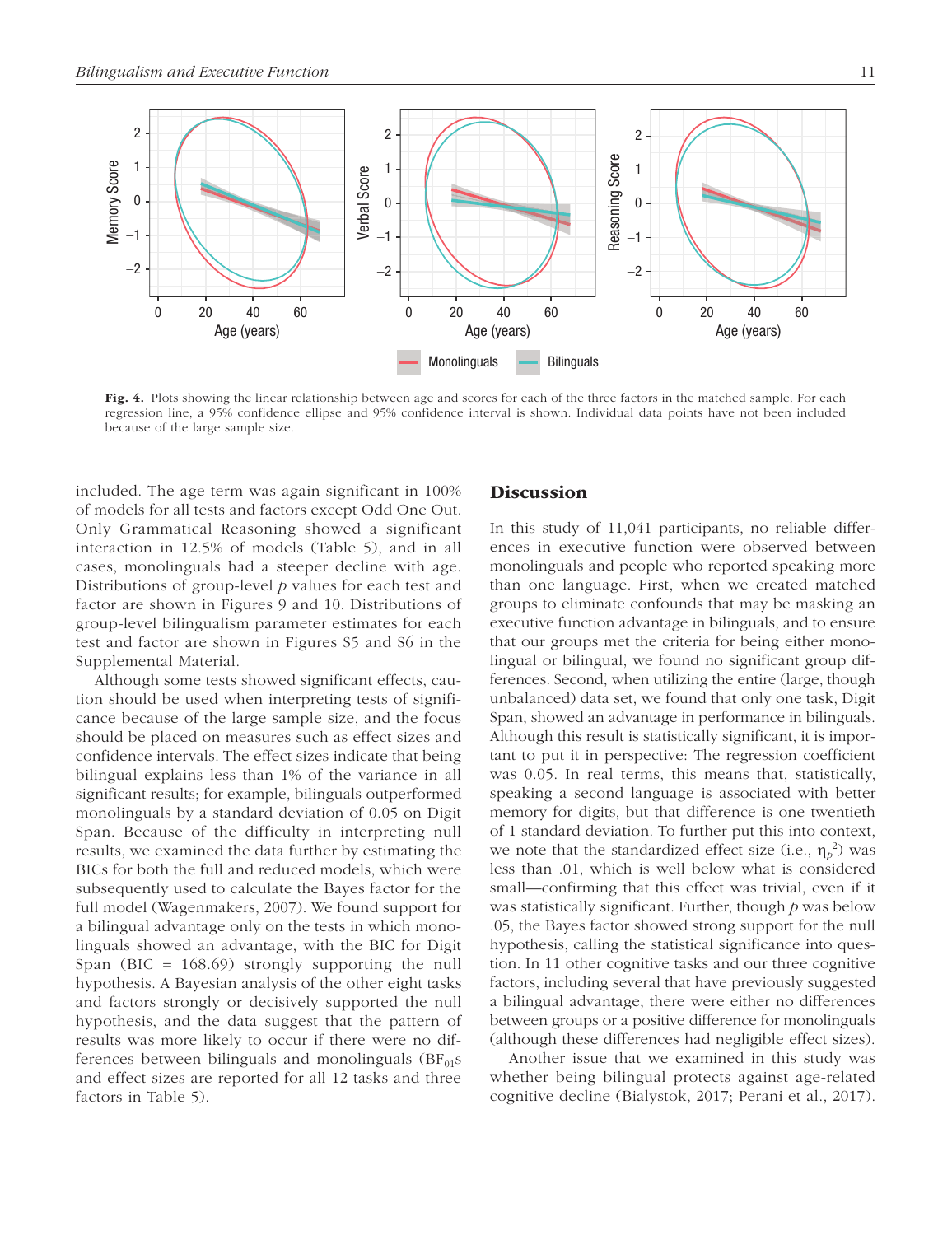

Fig. 5. Distributions of *p* values for each test over 64 models in the matched sample. The dashed blue line indicates a *p* value of .05.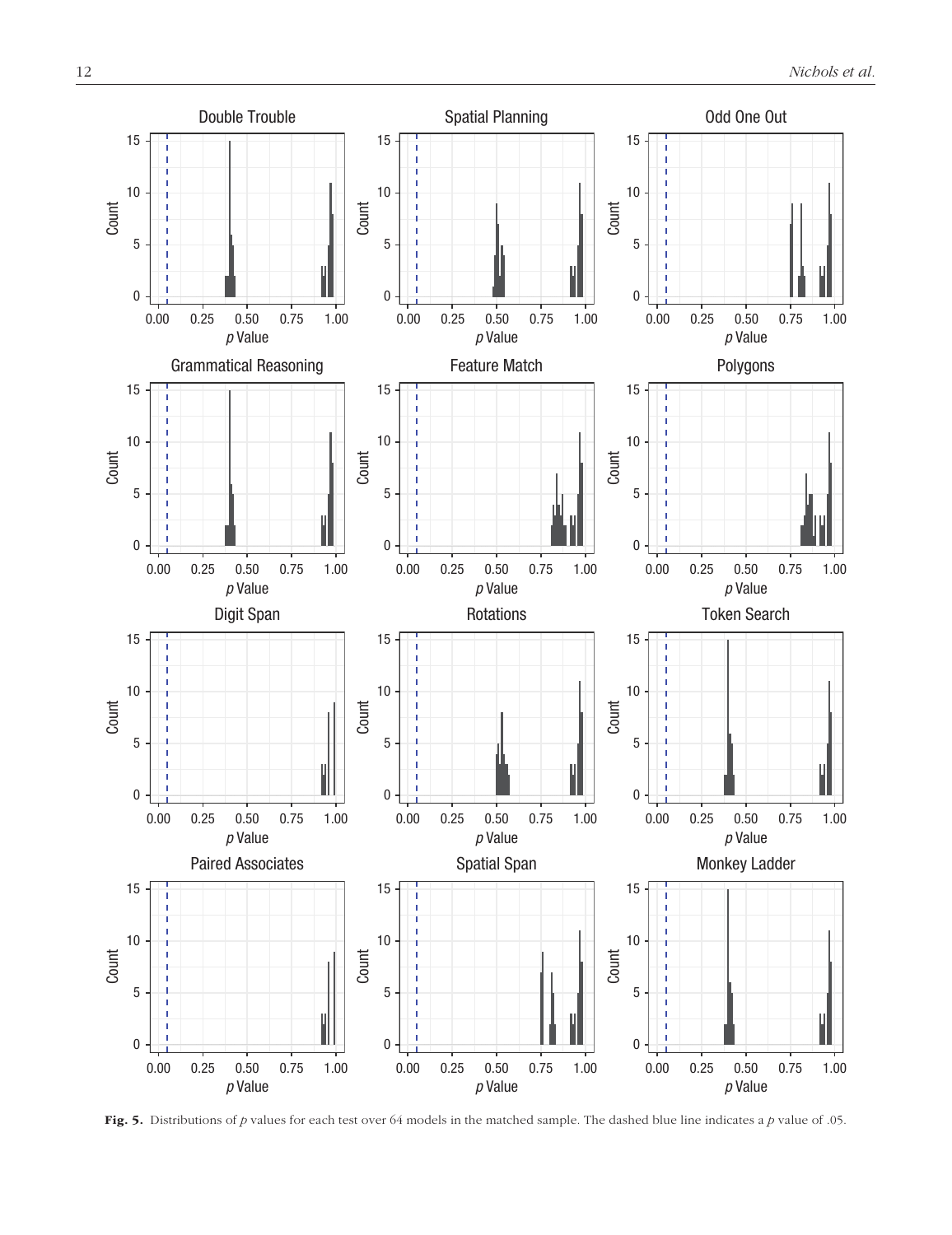

Fig. 6. Distributions of *p* values for each factor over 64 models in the matched sample. The dashed blue line indicates a *p* value of .05.

The interaction between group (bilinguals vs. monolinguals) and age showed no relationship in both our age-, education-, SES-, and language-matched subgroup and in our full, unmatched sample. Therefore, this study provides no support for such protective effects, even in tests that are sensitive to age-related decline (e.g., Paired Associates and Polygons). Indeed, Bayes factors for all tests showed substantial or strong support for the null hypothesis.

Through model selection, we were able to identify which regressors needed to be included to provide the best fit to the data. This also showed that the set of regressors included in the model can sometimes lead to a significant result; when groups were not well matched, there were a number of combinations of regressors that led to significant bilingual advantages. We highlight that Double Trouble, a test of inhibition that is a variant of the Stroop task (Stroop, 1935) and one of the tasks most frequently used in bilingualadvantage research, showed a significant result in our unmatched sample 50% of the time, depending on the set of regressors included. This suggests that extreme

Table 4. Parameters for the Best-Fitting Model in the Unmatched Sample and the Percentage of Significant Results in 64 Model Iterations

|                       |                                            |          | Significant<br>group | Significant<br>age   | Significant<br>interaction |  |
|-----------------------|--------------------------------------------|----------|----------------------|----------------------|----------------------------|--|
| Variable              | Regressors                                 | BIC      | p values<br>$(\%)$   | $p$ values<br>$(\%)$ | $p$ values<br>$(\%)$       |  |
| Tests                 |                                            |          |                      |                      |                            |  |
| Double Trouble        | Education + Gender + Age $\times$ Group    | 30,190.2 | 50                   | 100                  | $\Omega$                   |  |
| Spatial Planning      | Gender + Age $\times$ Group                | 30,027.5 | $\theta$             | 100                  | $\Omega$                   |  |
| Odd One Out           | Education $+$ Age $\times$ Group           | 31,272.2 | $\theta$             | $\Omega$             | $\Omega$                   |  |
| Grammatical Reasoning | $SES + Education +cdot + Age \times Group$ | 30,776.1 | 62.5                 | 100                  | 12.5                       |  |
| Feature Match         | $SES + Age \times Group$                   | 31,285.2 | 12.5                 | 100                  | $\theta$                   |  |
| Polygons              | $SES + Age \times Group$                   | 30,762.0 | $\theta$             | 100                  | $\Omega$                   |  |
| Digit Span            | Education + Gender + Age $\times$ Group    | 30,720.1 | 100                  | 100                  | $\Omega$                   |  |
| Rotations             | $SES + Age \times Group$                   | 30,001.9 | 25                   | 100                  | $\Omega$                   |  |
| Token Search          | Education + Gender + Age $\times$ Group    | 30,006.8 | 25                   | 100                  | $\Omega$                   |  |
| Paired Associates     | Gender + Age $\times$ Group                | 30,690.1 | 18.75                | 100                  | $\Omega$                   |  |
| Spatial Span          | Gender + Age $\times$ Group                | 30,935.4 | $\theta$             | 100                  | $\Omega$                   |  |
| Monkey Ladder         | Gender + Age $\times$ Group                | 30,548.7 | 25                   | 100                  | $\Omega$                   |  |
| Factors               |                                            |          |                      |                      |                            |  |
| Memory                | Gender + Age $\times$ Group                | 30,116.8 | $\theta$             | 100                  | $\Omega$                   |  |
| Verbal                | Education + Age $\times$ Group             | 30,972.9 | 87.5                 | 100                  | $\Omega$                   |  |
| Reasoning             | $SES + Age \times Group$                   | 30,303.5 | 25                   | 100                  | $\theta$                   |  |

Note: BIC = Bayesian information criterion; SES = socioeconomic status.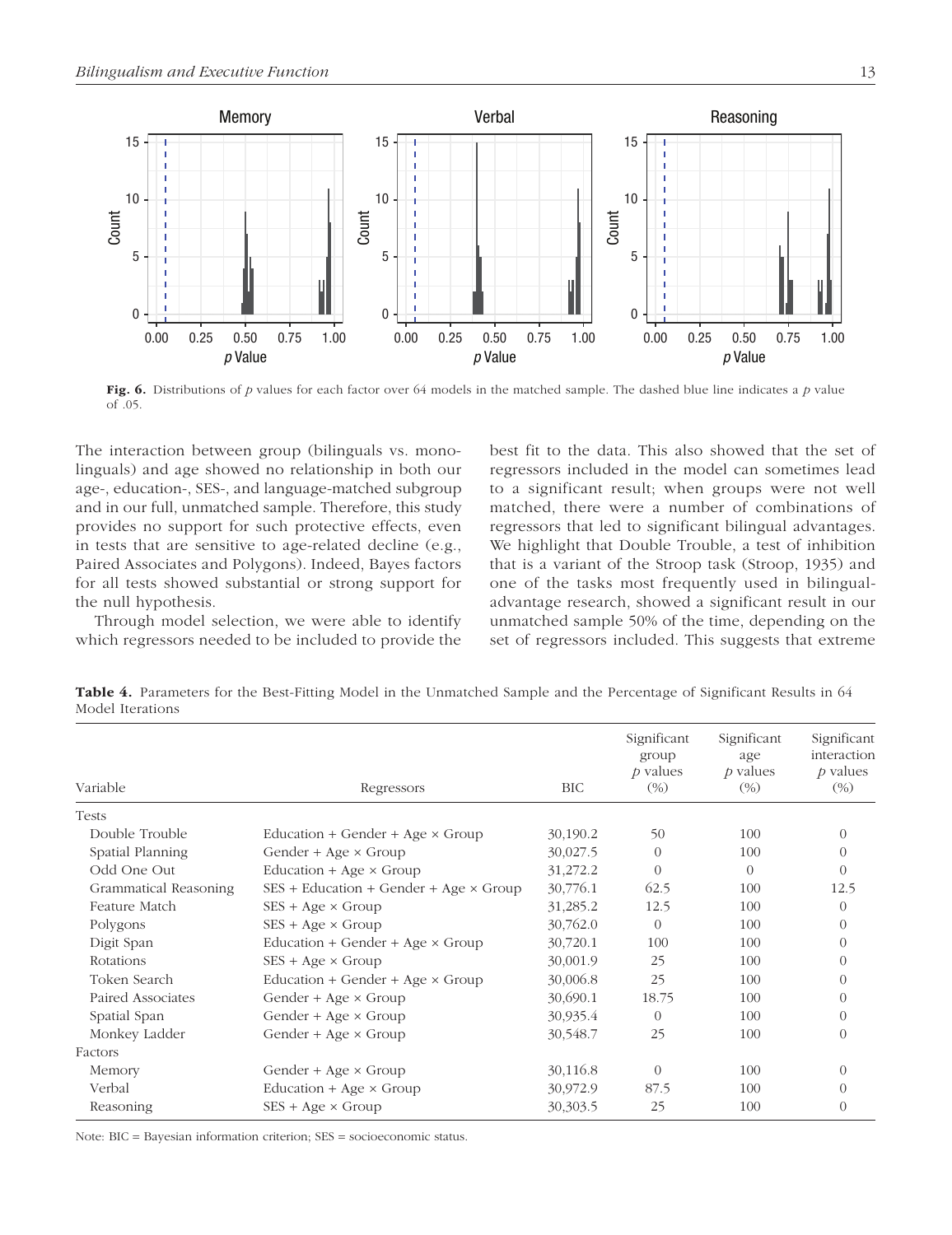| Task                  | $\Delta R^2$ | Group $\beta$ |                    | $\overline{p}$ | 99% CI $\beta$     | $BF_{01}$     | $\eta_p^2$ |
|-----------------------|--------------|---------------|--------------------|----------------|--------------------|---------------|------------|
| Tests                 |              |               |                    |                |                    |               |            |
| Double Trouble        | < 0.01       | $-0.04$       | $t(11031) = -0.60$ | .111           | $[-0.08, 0.01]$    | 637.05        | < 0.01     |
| Spatial Planning      | < 0.01       | $-0.01$       | $t(11035) = 1.25$  | .585           | $[-0.06, 0.04]$    | 1,839.80      | < 0.01     |
| Odd One Out           | < 0.01       | $-0.02$       | $t(11033) = -0.83$ | .508           | $[-0.24, 0.14]$    | 1,741.56      | < 0.01     |
| Grammatical Reasoning | < 0.01       | $-0.19$       | $t(11030) = -9.98$ | < .001         | $[-0.24, -0.14]$   | $3.54e^{-20}$ | .01        |
| Feature Match         | < 0.01       | $-0.04$       | $t(11036) = -2.30$ | .046           | $[-0.09, < 0.01]$  | 738.73        | $\leq .01$ |
| Polygons              | < 0.01       | $<-0.01$      | t(11036) < 0.01    | .994           | $[-0.05, 0.05]$    | 9,948.14      | < 0.01     |
| Digit Span            | < 0.01       | 0.05          | $t(11031) = 2.52$  | .029           | $\leq -0.01, 0.10$ | 168.69        | $\leq .01$ |
| Rotations             | < 0.01       | $-0.11$       | $t(11036) = -5.86$ | < .001         | $[-0.16, -0.06]$   | $1.15e^{-5}$  | < 0.01     |
| Token Search          | < 0.01       | $-0.11$       | $t(11031) = -5.83$ | < 0.001        | $[-0.16, -0.06]$   | $1.11e^{-4}$  | < 0.01     |
| Paired Associates     | < 0.01       | 0.01          | $t(11035) = 0.61$  | .585           | $[-0.18, 0.19]$    | 8,020.24      | < 0.01     |
| Spatial Span          | $\leq .01$   | $-0.02$       | $t(11035) = -1.13$ | .351           | $[-0.07, 0.03]$    | 5,428.21      | $\leq .01$ |
| Monkey Ladder         | < 0.01       | 0.03          | $t(11035) = 1.41$  | .240           | $[-0.02, 0.07]$    | 2,109.20      | $\leq .01$ |
| Factors               |              |               |                    |                |                    |               |            |
| Memory                | $\leq .01$   | 0.03          | $t(11035) = 1.41$  | .240           | $[-0.02, 0.07]$    | 3,052.83      | < 0.01     |
| Verbal                | $\leq .01$   | $-0.06$       | $t(11033) = -3.33$ | .003           | $[-0.11, -0.01]$   | 4.48          | < 0.01     |
| Reasoning             | $\leq .01$   | $-0.10$       | $t(11036) = -5.57$ | < .001         | $[-0.15, -0.06]$   | $1.20e^{-3}$  | $\leq .01$ |

Table 5. Group Regression Parameters for the Best-Fitting Model Following Model Selection in the Unmatched Sample

Note:  $BF_{01}$  is the Bayes factor showing the likelihood of the null over the alternative hypothesis. CI = confidence interval.

caution in regressor selection must be taken when testing whether bilinguals show cognitive benefits over monolinguals, as spurious results can occur, potentially explaining the large discrepancy in the literature over whether such effects exist.

Despite these results, several potential caveats need to be considered. First, is it possible that the 12 tasks did not assess aspects of cognition that are relevant to a potential bilingual advantage? This is very unlikely, as versions of most of the tests have been used in previous work demonstrating the cognitive benefits of bilingualism. For example, Double Trouble is a version of the Stroop task and a measure of inhibition that has been used extensively in this research area (Bialystok

Table 6. Interaction Regression Parameters for the Best-Fitting Model Following Model Selection in the Unmatched Sample

| Variable              | $\Delta R^2$ | Interaction $\beta$ | $\boldsymbol{t}$   | $\overline{p}$ | 99% CI β                               | $BF_{01}$ | $\eta_p^2$ |
|-----------------------|--------------|---------------------|--------------------|----------------|----------------------------------------|-----------|------------|
| <b>Tests</b>          |              |                     |                    |                |                                        |           |            |
| Double Trouble        | $\leq .01$   | $<-0.01$            | $t(11031) = -1.54$ | .273           | $\left[ < -0.01, < 0.01 \right]$       | 32.27     | $\leq .01$ |
| Spatial Planning      | $\leq .01$   | ${}_{0.01}$         | $t(11035) = 1.78$  | .234           | $\left[ < -0.01, < 0.01 \right]$       | 21.72     | $\leq .01$ |
| Odd One Out           | $\leq .01$   | $<-0.01$            | $t(11033) = -1.76$ | .234           | $\left[ < -0.01, < 0.01 \right]$       | 22.18     | < .01      |
| Grammatical Reasoning | $\leq .01$   | < 0.01              | $t(11030) = 2.61$  | .096           | $\left[ < -0.01, < 0.01 \right]$       | 3.46      | $\leq .01$ |
| Feature Match         | < 0.01       | < 0.01              | $t(11036) = 0.28$  | .781           | $\left[ < -0.01, < 0.01 \right]$       | 101.10    | $\leq .01$ |
| Polygons              | $\leq .01$   | < 0.01              | $t(11036) = 0.46$  | .738           | $\left[ < -0.01, < 0.01 \right]$       | 94.70     | $\leq .01$ |
| Digit Span            | $\leq .01$   | < 0.01              | $t(11031) = 1.51$  | .273           | $\leq -0.01, \leq 0.01$                | 33.36     | < 0.01     |
| Rotations             | $\leq .01$   | < 0.01              | $t(11036) = 2.49$  | .096           | $\left[ < -0.01, < 0.01 \right]$       | 4.74      | $\leq .01$ |
| Token Search          | $\leq .01$   | ${}_{0.01}$         | $t(11031) = 1.46$  | .273           | $\left[ < -0.01, < 0.01 \right]$       | 36.38     | < 0.01     |
| Paired Associates     | $\leq .01$   | $<-0.01$            | $t(11035) = -0.50$ | .738           | $[-0.01, 0.02]$                        | 92.52     | < 0.01     |
| Spatial Span          | $\leq .01$   | $<-0.01$            | $t(11035) = -0.40$ | .738           | $\left[ < -0.01, < 0.01 \right]$       | 96.96     | < 0.01     |
| Monkey Ladder         | $\leq .01$   | $<-0.01$            | $t(11035) = -1.11$ | .443           | $\left[ < -0.01, < 0.01 \right]$       | 56.59     | $\leq .01$ |
| Factors               |              |                     |                    |                |                                        |           |            |
| Memory                | $\leq .01$   | $<-0.01$            | $t(11035) = -0.72$ | .640           | $\left[ < -0.01, < 0.01 \right]$       | 80.89     | $\leq .01$ |
| Verbal                | $\leq .01$   | < 0.01              | $t(11033) = 2.00$  | .229           | $\left[ \right. < -0.01, 0.01 \right]$ | 14.30     | < 0.01     |
| Reasoning             | $\leq .01$   | < 0.01              | $t(11036) = -0.75$ | .640           | $\left[ < -0.01, < 0.01 \right]$       | 78.55     | < 0.01     |

Note:  $BF_{01}$  is the Bayes factor showing the likelihood of the null over the alternative hypothesis. CI = confidence interval.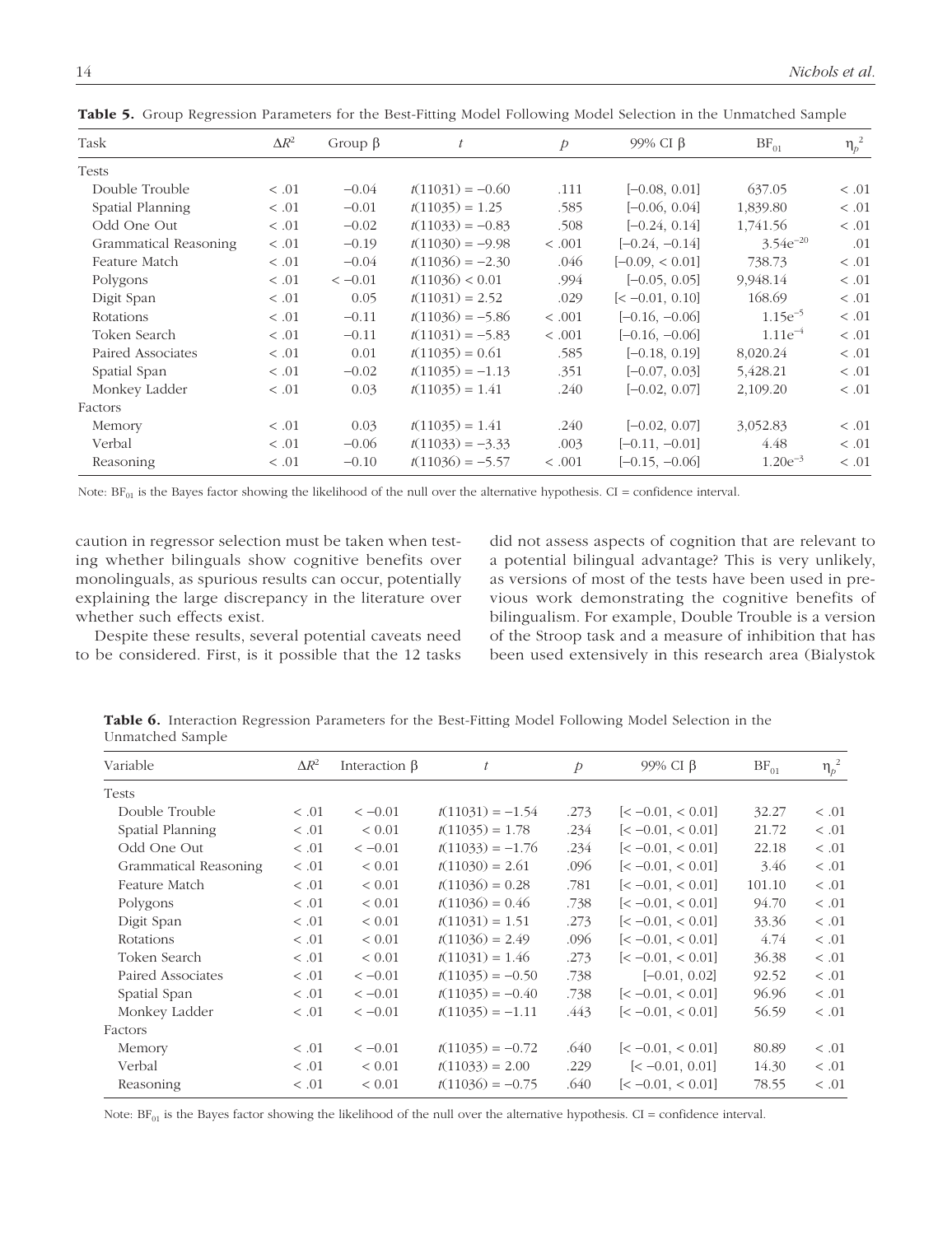

Fig. 7. Plots showing the linear relationship between age and scores for each of the tests in the unmatched sample. For each regression line, a 95% confidence ellipse and a 95% confidence interval is shown. Because the groups were not age matched, the monolingual ellipse begins and extends farther right than the bilingual ellipse in each of the plots. Individual data points have not been included because of the large sample size.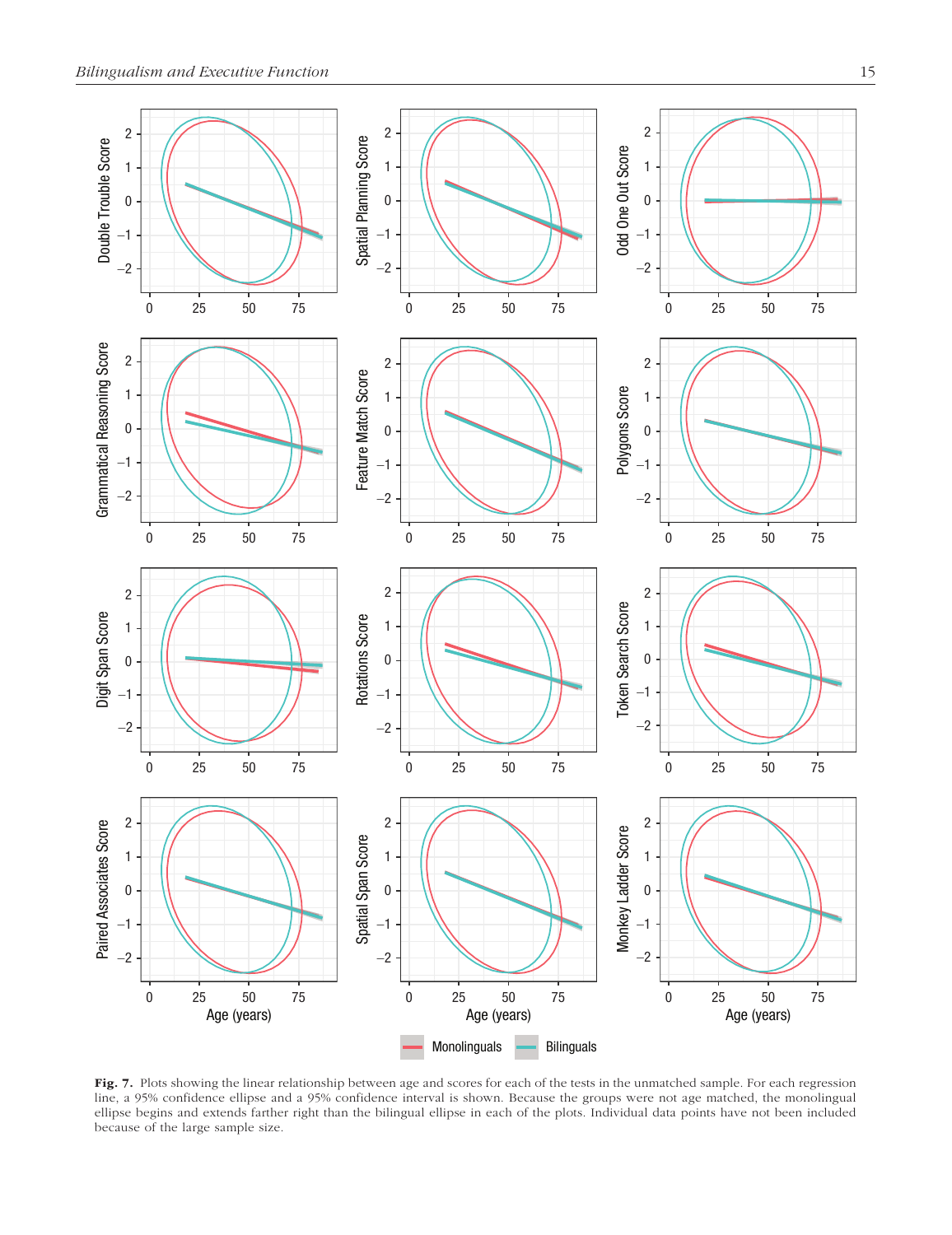

Fig. 8. Plots showing the linear relationship between age and each of the three factors in the unmatched sample. For each regression line, a 95% confidence ellipse and a 95% confidence interval is shown. Individual data points have not been included because of the large sample size.

et al., 2008; Blumenfeld & Marian, 2014). Similarly, spatial tasks have been used to show a bilingual advantage (Morales et al., 2013), but none of our spatial tasks had a significant group effect. The battery of tests employed was also cognitively broad; many of the tasks required executive function (Bor et al., 2006; Owen et al., 1990, 1995), and all required aspects of attention and working memory. If there were benefits to any of these processes afforded by bilingualism, it is reasonable to expect that they would be expressed through differences in performance on some, or all, of these tasks. It is of course possible that differences between monolinguals and bilinguals would have been observed if we had used a different set of cognitive tasks entirely, although in the context of the available literature on bilingualism and executive function, it is not at all clear what those tasks would have been, nor what executive processes they would have tapped.

Second, is it possible that the 12 tasks included in the battery are simply not sensitive to the subtle effects of bilingualism? This is also extremely unlikely, because the tasks have previously been shown to be highly sensitive to subtler cognitive differences related to disease or pharmacological intervention. For example, the test of planning (the Hampshire Tree Task) is sensitive to performance differences between specific genotypes in early Parkinson's disease (Williams-Gray et al., 2007); tests of paired-associates learning, such as the one employed in this study, are able to distinguish between first-episode schizophreniform psychosis and established schizophrenia (Wood et al., 2002); and the Token Search task used here has been used to detect increases in spatial working memory in children with attentiondeficit/hyperactivity disorder following a low dose of methylphenidate (Mehta et al., 2000). More importantly, however, the sheer sample size of more than 11,000 participants makes it extremely unlikely that a genuine effect of bilingualism on executive function would have been missed if it were there.

Third, is it possible that the observed results occurred because the two samples were not perfectly matched with respect to age, SES, and education? This is not the case, as the effects of all three factors were controlled by including them as variables of no interest. However, even if this statistical procedure did not adequately control their effects, separate analyses run on an age-, SES-, and education-matched subsample again provided absolutely no evidence for a bilingual advantage, although age effects remained.

Finally, whereas previous studies have shown that online testing produces results that are comparable with those acquired in more traditional lab-based settings (Hampshire et al., 2012), it is possible that inaccurate reporting of demographic information and test scores led to data that were too noisy for differences to emerge. However, when we imposed strict cleaning procedures in the matched subsample, ensuring that our bilingual sample met several criteria for bilingualism, the effects seen in the unmatched sample disappeared completely.

These results demonstrate that, across a broad battery of cognitive tasks of executive function, no systematic differences exist between monolinguals and bilinguals. When groups were poorly matched, a difference on Digit Span was detected, although given the modest size of this effect in terms of the performance advantage it affords and the weak support for the difference, its real world relevance is questionable.

We conclude by emphasizing, however, that despite the fact that no meaningful relationship was found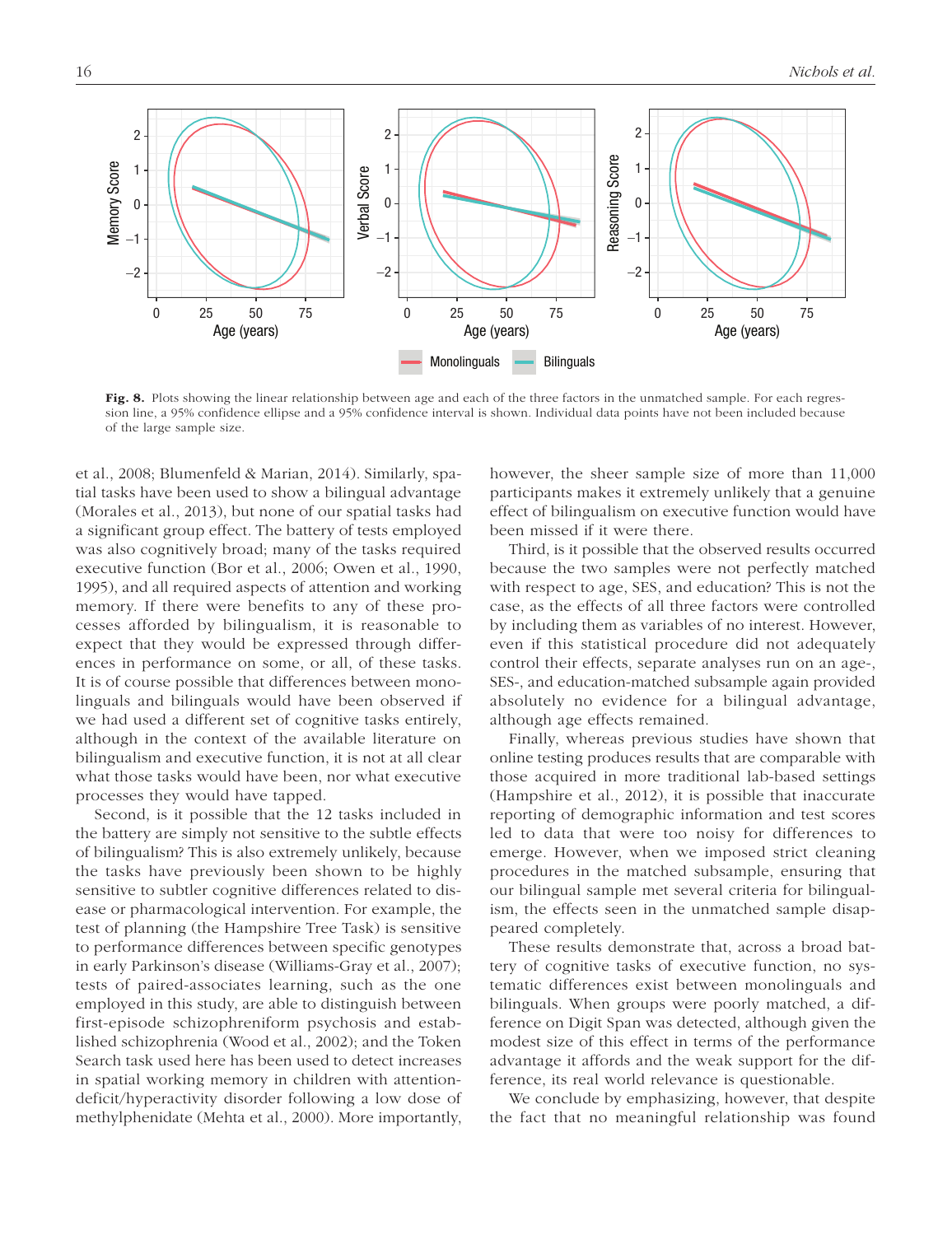

Fig. 9. Distributions of *p* values for each test over 64 models in the unmatched sample. The dashed blue line indicates a *p* value of .05.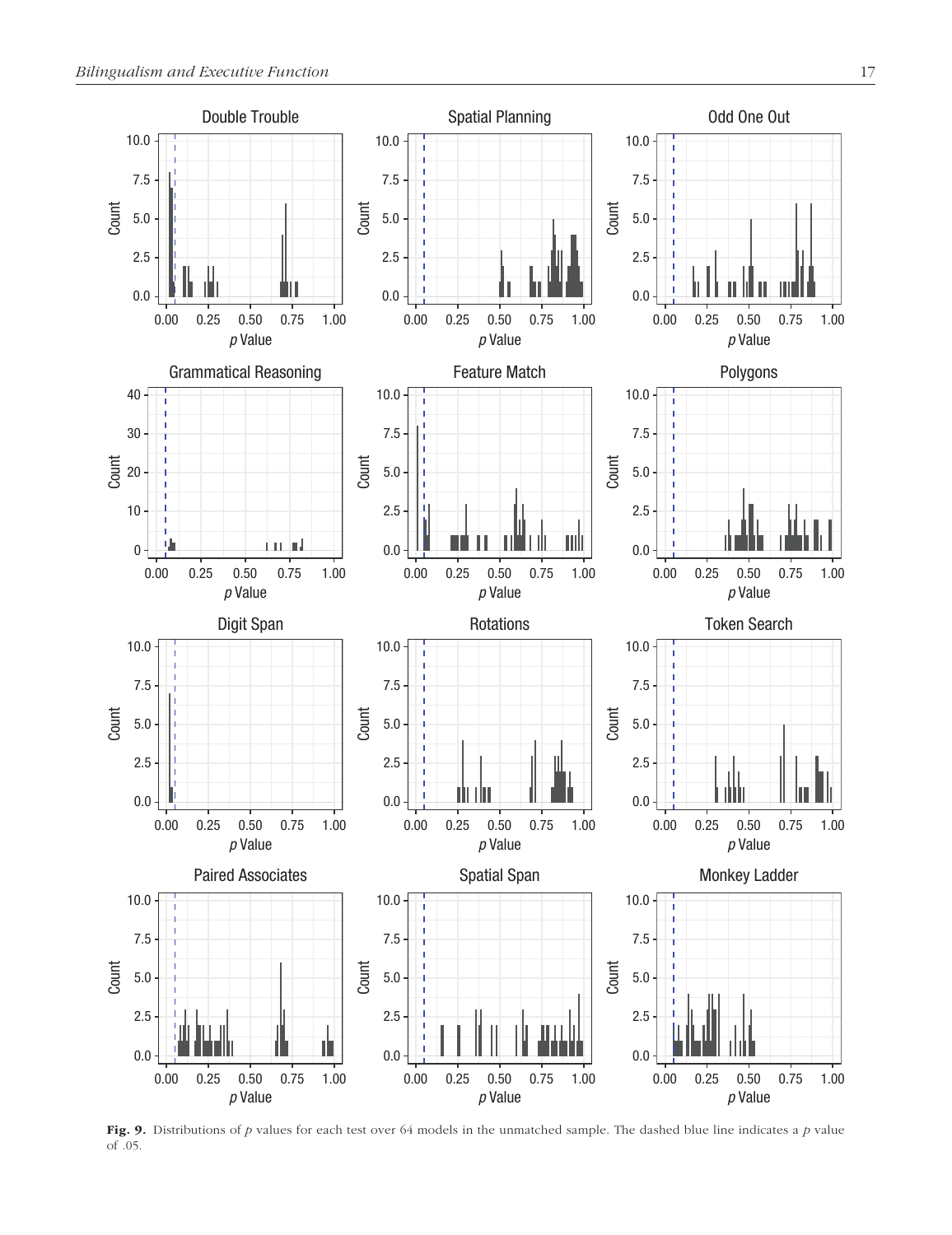

Fig. 10. Distributions of *p* values for each factor over 64 models in the unmatched sample. The dashed blue line indicates a *p* value of .05.

between bilingualism and executive function, the broader social, employment, and lifestyle benefits that are available to speakers of a second language are clearly numerous.

### **Transparency**

*Action Editor:* Charles Hulme *Editor:* D. Stephen Lindsay *Author Contributions*

E. S. Nichols codesigned the study, analyzed and interpreted the data, and took overall responsibility for writing each draft of the manuscript. C. J. Wild codesigned the study, designed the data checking and cleaning protocols, was responsible for converting data into a format for analysis, and contributed to each draft of the manuscript. B. Stojanoski and M. E. Battista codesigned the study and contributed to each draft of the manuscript. A. M. Owen codesigned the study and contributed to each draft of the manuscript. All authors approved the final version of the manuscript for submission.

#### *Declaration of Conflicting Interests*

The cognitive tests used in this study are marketed by Cambridge Brain Sciences, of which A. M. Owen is the Chief Scientific Officer. Under the terms of the existing licensing agreement, A. M. Owen and his collaborators are free to use the platform at no cost for their scientific studies, and such research projects neither contribute to, nor are influenced by, the activities of the company. Consequently, there is no overlap between the current study and the activities of Cambridge Brain Sciences, nor was there any cost to the authors, funding bodies, or participants who were involved in the study. The authors declared that there were no other potential conflicts of interest with respect to the authorship or the publication of this article.

#### *Open Practices*

Data for this study have not been made publicly available, and the design and analysis plans were not preregistered. Materials can be obtained from Cambridge Brain Sciences (<www.cambridgebrainsciences.com>).

#### ORCID iD

Emily S. Nichols **D** <https://orcid.org/0000-0003-0541-9233>

#### Acknowledgments

This research was supported by the Canada Excellence Research Chairs Program (Grant No. 215063).

## Supplemental Material

Additional supporting information can be found at [http://](http://journals.sagepub.com/doi/suppl/10.1177/0956797620903113) [journals.sagepub.com/doi/suppl/10.1177/0956797620903113](http://journals.sagepub.com/doi/suppl/10.1177/0956797620903113)

### References

- Baddeley, A. D. (1968). A 3 min reasoning test based on grammatical transformation. *Psychonomic Science*, *10*, 341–342. doi:10.3758/BF03331551
- Barton, K. (2019). MuMIn: Multi-Model Inference (Version 1.43.6). Retrieved from [https://CRAN.R-project.org/](https://CRAN.R-project.org/package=MuMIn) [package=MuMIn](https://CRAN.R-project.org/package=MuMIn)
- Bialystok, E. (2015). Bilingualism and the development of executive function: The role of attention. *Child Development Perspectives*, *9*, 117–121. doi:10.1111/cdep.12116
- Bialystok, E. (2017). The bilingual adaptation: How minds accommodate experience. *Psychological Bulletin*, *143*, 233–262. doi:10.1037/bul0000099
- Bialystok, E., Craik, F., & Luk, G. (2008). Cognitive control and lexical access in younger and older bilinguals. *Journal of Experimental Psychology: Learning, Memory, and Cognition*, *34*, 859–873. doi:10.1037/0278-7393.34.4.859
- Blumenfeld, H. K., & Marian, V. (2014). Cognitive control in bilinguals: Advantages in stimulus–stimulus inhibition. *Bilingualism: Language and Cognition*, *17*, 610–629. doi:10.1017/S1366728913000564
- Bor, D., Duncan, J., Lee, A. C. H., Parr, A., & Owen, A. M. (2006). Frontal lobe involvement in spatial span: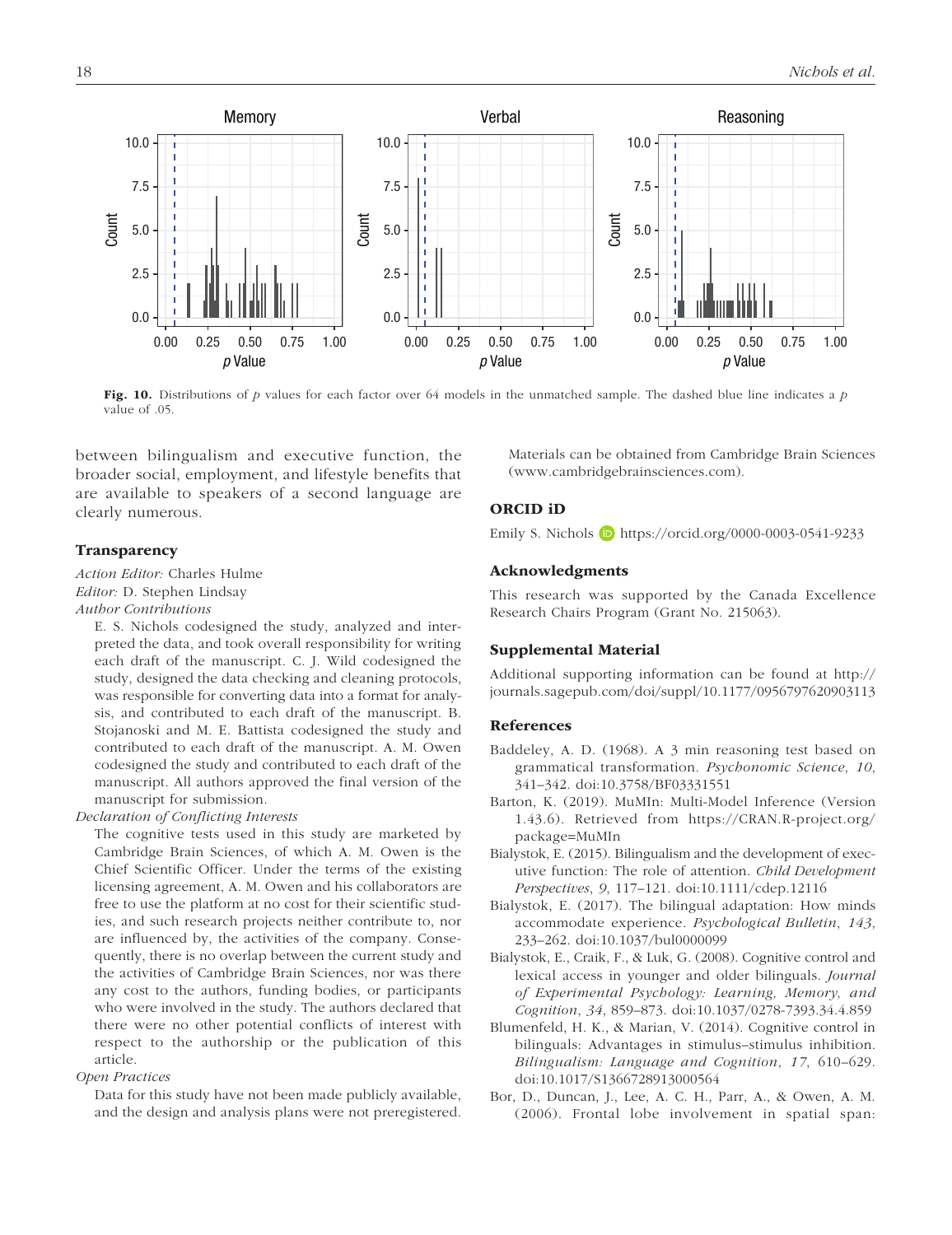Converging studies of normal and impaired function. *Neuropsychologia*, *44*, 229–237. doi:10.1016/j.neuropsy chologia.2005.05.010

- Brito, N. H., Murphy, E. R., Vaidya, C., & Barr, R. (2016). Do bilingual advantages in attentional control influence memory encoding during a divided attention task? *Bilingualism: Language and Cognition*, *19*, 621–629. doi:10.1017/S1366728915000851
- Cattell, R. B. (1949). The dimensions of culture patterns by factorization of national characters. *The Journal of Abnormal and Social Psychology*, *44*, 443–469. doi:10.1037/h0054760
- Collins, P., Roberts, A. C., Dias, R., Everitt, B. J., & Robbins, T. W. (1998). Perseveration and strategy in a novel spatial selfordered sequencing task for nonhuman primates: Effects of excitotoxic lesions and dopamine depletions of the prefrontal cortex. *Journal of Cognitive Neuroscience*, *10*, 332–354.
- Curtin, J. (2018). lmSupport: Support for linear models (R package Version 2.9.13). Retrieved from [https://](https://CRAN.R-project.org/package=lmSupport) [CRAN.R-project.org/package=lmSupport](https://CRAN.R-project.org/package=lmSupport)
- de Bruin, A., Treccani, B., & Della Sala, S. (2015). Cognitive advantage in bilingualism: An example of publication bias? *Psychological Science*, *26*, 99–107. doi: 10.1177/0956797614557866
- Festman, J., Rodriguez-Fornells, A., & Münte, T. F. (2010). Individual differences in control of language interference in late bilinguals are mainly related to general executive abilities. *Behavioral and Brain Functions*, *6*, Article 5. doi:10.1186/1744-9081-6-5
- Folstein, M. F., Folstein, S. E., & McHugh, P. R. (1975). "Minimental state": A practical method for grading the cognitive state of patients for the clinician. *Journal of Psychiatric Research*, *12*, 189–198. doi:10.1016/0022-3956(75)90026-6
- Gould, R. L., Brown, R. G., Owen, A. M., Bullmore, E. T., Williams, S. C. R., & Howard, R. J. (2005). Functional neuroanatomy of successful paired associate learning in Alzheimer's disease. *American Journal of Psychiatry*, *162*, 2049–2060.
- Grundy, J. G., & Timmer, K. (2017). Bilingualism and working memory capacity: A comprehensive metaanalysis. *Second Language Research*, *33*, 325–340. doi: 10.1177/0267658316678286
- Gunzenhauser, C., Karbach, J., & Saalbach, H. (2019). Function of verbal strategies in monolingual vs. bilingual students' planning performance: An experimental approach. *Cognitive Development*, *50*, 1–12. doi:10.1016/j .cogdev.2019.01.003
- Hampshire, A., Highfield, R. R., Parkin, B. L., & Owen, A. M. (2012). Fractionating human intelligence. *Neuron*, *76*, 1225–1237. doi:10.1016/j.neuron.2012.06.022
- Hernández, M., Costa, A., Fuentes, L. J., Vivas, A. B., & Sebastián-Gallés, N. (2010). The impact of bilingualism on the executive control and orienting networks of attention. *Bilingualism: Language and Cognition*, *13*, 315–325. doi:10.1017/S1366728909990010
- Ho, D. E., Imai, K., King, G., & Stuart, E. A. (2011). MatchIt: Nonparametric preprocessing for parametric causal inference. *Journal of Statistical Software*, *42*(8). doi:10.18637/ jss.v042.i08
- Inoue, S., & Matsuzawa, T. (2007). Working memory of numerals in chimpanzees. *Current Biology*, *17*, 1004–1005.
- Kempe, V., Kirk, N. W., & Brooks, P. J. (2015). Revisiting theoretical and causal explanations for the bilingual advantage in executive functioning. *Cortex*, *73*, 342–344. doi:10.1016/j.cortex.2015.07.021
- Kerrigan, L., Thomas, M. S. C., Bright, P., & Filippi, R. (2017). Evidence of an advantage in visuo-spatial memory for bilingual compared to monolingual speakers. *Bilingualism: Language and Cognition*, *20*, 602–612. doi:10.1017/S1366728915000917
- Lehtonen, M., Soveri, A., Laine, A., Järvenpää, J., de Bruin, A., & Antfolk, J. (2018). Is bilingualism associated with enhanced executive functioning in adults? A meta-analytic review. *Psychological Bulletin*, *144*, 394–425.
- Macnamara, B. N., & Conway, A. R. A. (2014). Novel evidence in support of the bilingual advantage: Influences of task demands and experience on cognitive control and working memory. *Psychonomic Bulletin and Review*, *21*, 520–525. doi:10.3758/s13423-013-0524-y
- Mehta, M. A., Owen, A. M., Sahakian, B. J., Mavaddat, N., Pickard, J. D., & Robbins, T. W. (2000). Methylphenidate enhances working memory by modulating discrete frontal and parietal lobe regions in the human brain. *The Journal of Neuroscience*, *20*(6), Article RC65.
- Morales, J., Calvo, A., & Bialystok, E. (2013). Working memory development in monolingual and bilingual children. *Journal of Experimental Child Psychology*, *114*, 187–202. doi:10.1016/j.jecp.2012.09.002
- Morton, J. B., & Harper, S. N. (2007). What did Simon say? Revisiting the bilingual advantage. *Developmental Science*, *10*, 719–726. doi:10.1111/j.1467-7687.2007.00623.x
- Noble, K. G., Norman, F. M., & Farah, M. J. (2005). Neurocognitive correlates of socioeconomic status in kindergarten children. *Developmental Science*, *8*(1), 74–87.
- Owen, A. M., Downes, J. J., Sahakian, B. J., Polkey, C. E., & Robbins, T. W. (1990). Planning and spatial working memory following frontal lobe lesions in man. *Neuropsychologia*, *28*, 1021–1034. doi:10.1016/0028-3932(90)90137-D
- Owen, A. M., Sahakian, B. J., Semple, J., Polkey, C. E., & Robbins, T. W. (1995). Visuo-spatial short-term recognition memory and learning after temporal lobe excisions, frontal lobe excisions or amygdalo-hippocampectomy in man. *Neuropsychologia*, *33*(1), 1–24.
- Paap, K. R., Johnson, H. A., & Sawi, O. (2016). Should the search for bilingual advantages in executive functioning continue? *Cortex*, *74*, 305–314. doi:10.1016/j.cor tex.2015.09.010
- Perani, D., Farsad, M., Ballarini, T., Lubian, F., Malpetti, M., Fracchetti, A., . . . Abutalebi, J. (2017). The impact of bilingualism on brain reserve and metabolic connectivity in Alzheimer's dementia. *Proceedings of the National Academy of Sciences, USA*, *114*, 1690–1695. doi:10.1073/ pnas.1610909114
- Ratiu, I., & Azuma, T. (2015). Working memory capacity: Is there a bilingual advantage? *Journal of Cognitive Psychology*, *27*(1), 1–11. doi:10.1080/20445911.2014.97 6226